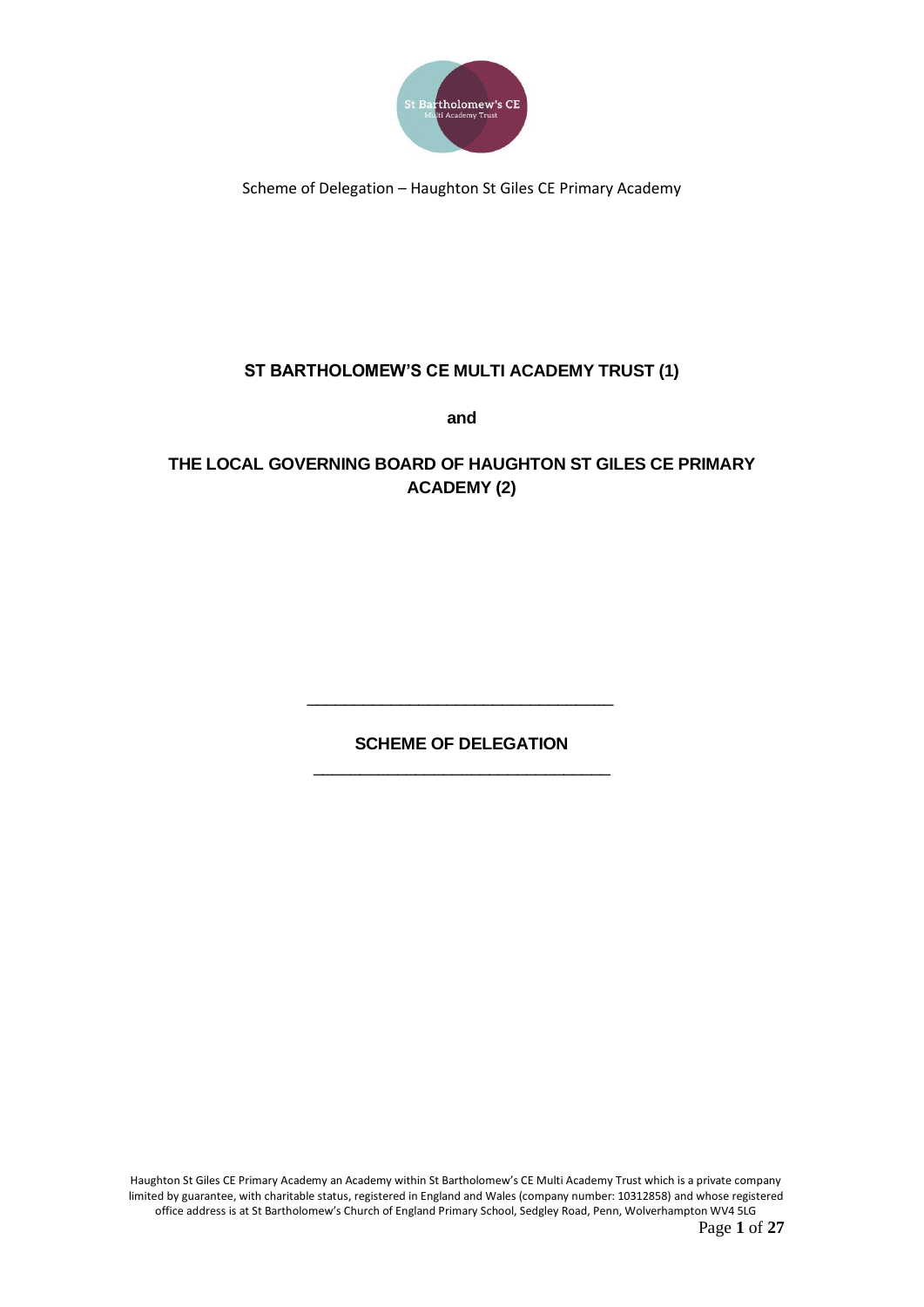

# **CONTENTS**

 $\overline{O}$ BJ  $\overline{\text{OBJ}}$  $\overline{O}$  $\overline{\text{OBJ}}$  $\overline{O}$  $\overline{[O\bar{B}]}$  $[O\bar{B}J]$  $\overline{[O\bar{B}]}$  $\overline{O}$  $[O\bar{B}J]$  $\overline{[O\bar{B}]}$  $\overline{\text{OBI}}$  $\overline{\text{OBI}}$  $\overline{[OBJ]}$  $[OB]$  $\overline{O}$  $\overline{[OBJ]}$  $\overline{[O\bar{B}]}$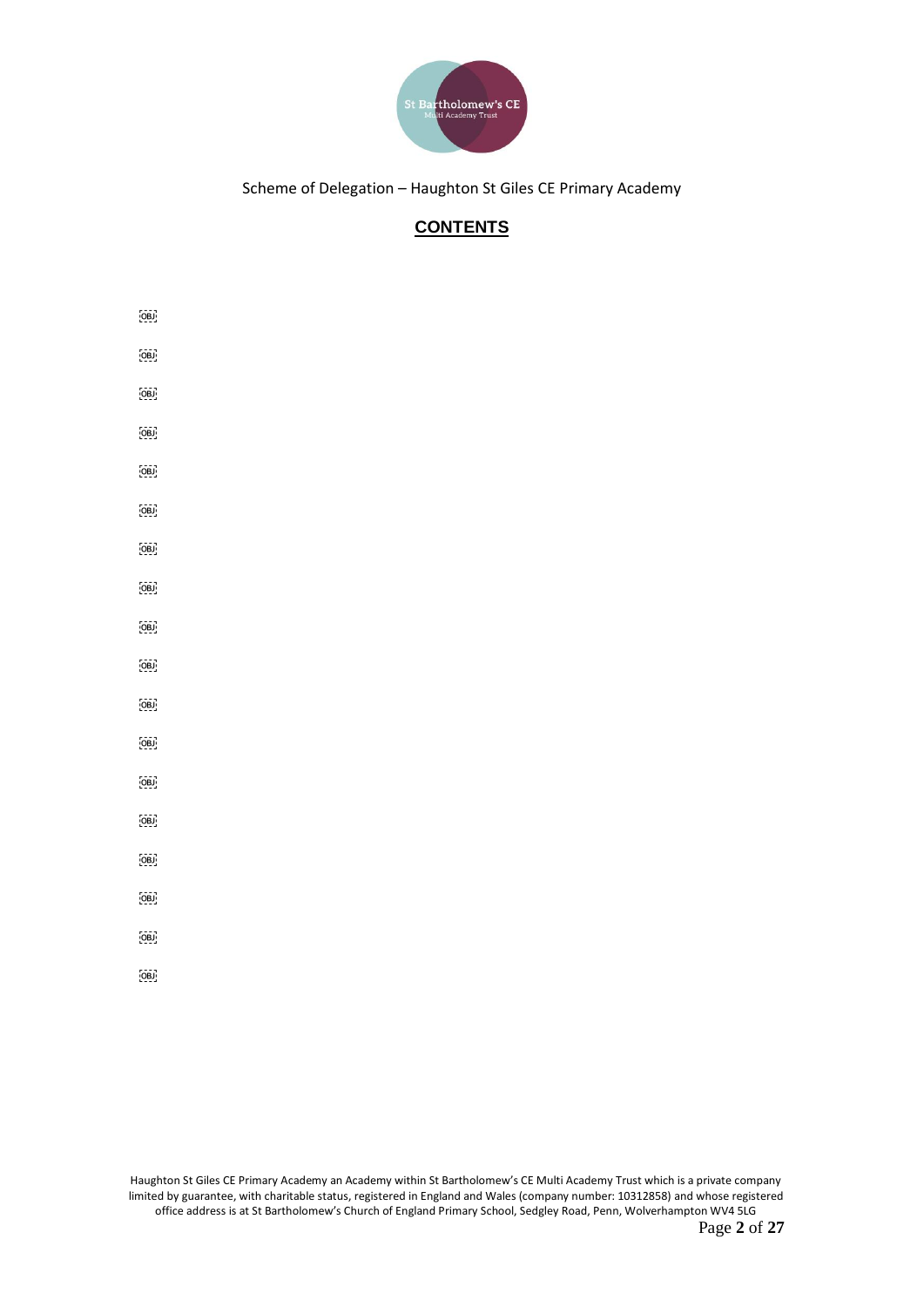

### **THIS DEED** is dated **2021**

### **PARTIES**

- (1) **ST BARTHOLOMEW'S CE MULTI ACADEMY TRUST** incorporated and registered in England and Wales with Trust number 10312858 whose registered office is at St Bartholomew's CE Primary School, Sedgley Road, Penn, Wolverhampton, West Midlands WV4 5LG (the "**Trust**"); and
- (2) **THE LOCAL GOVERNING BOARD OF HAUGHTON ST GILES CE PRIMARY ACADEMY** (which are individually referred to in this agreement as a Governor (of any type) and collectively referred to as "**Governors**" or as the "**Local Governing Board**". Those terms shall include all successor, replacement and additional Governors of Haughton St Giles CE Primary Academy).

### **BACKGROUND**

- (A) As a charity and Trust limited by guarantee, the Trust is governed by a Board of Directors (the "**Directors**") who are responsible for, and oversee, the management and administration of the Trust and the School run by the Trust. Haughton St Giles CE Primary Academy (the "**School**") is one of the Schools.
- (B) The Directors are accountable to external government agencies including the Charity Commission, the Department for Education, Ofsted and the Education Funding Agency (including any successor bodies) for the quality of the education and proper financial management they provide and they are required to have systems in place through which they can assure themselves of quality, safety and good practice.
- (C) In order to discharge these responsibilities, the Directors appoint people who are more locally based to serve on a board (the "**Local Governing Board**") which has been established to ensure the good governance of the School.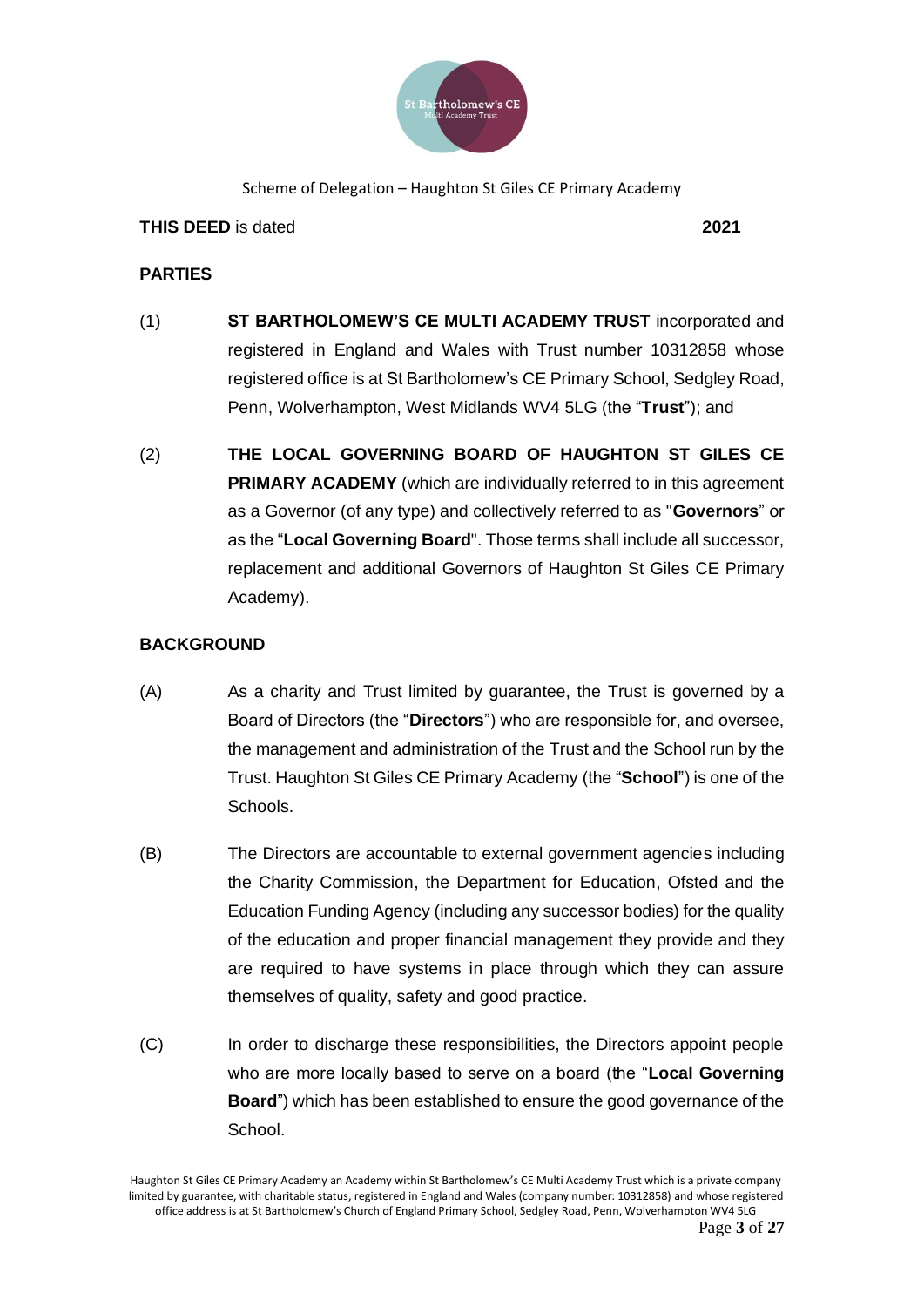

- (D) This document (referred to as the "**Deed**" or the "**Scheme**") explains the ways in which the Directors fulfil their responsibilities for the leadership and management of the School, the respective roles and responsibilities of the Directors and the Governors and their commitments to each other to ensure the success of the School.
- (E) This Scheme has been put in place by the Directors from the date set out at the top of page 1 of this Scheme (the "**Effective Date**") in accordance with the provisions of the Trust's Articles of Association (the "**Articles**") and it should be read in conjunction with those Articles. References in this Scheme to numbered Articles are to the relevant clause of the Articles.

### **1 AGREED TERMS**

- 1.1 This Scheme is a binding legal agreement between the Trust and the Governors of the School setting out their respective roles and responsibilities and their commitments to each other to ensure the success of the School.
- 1.2 Each of the Governors hereby acknowledges that they have been provided with and have read and understood the terms of:
- $1.2.1$ the Articles, a copy of which is annexed as Annexure 1 to this Scheme;
- $1.2.2$ the Master Funding Agreement, a copy of which is annexed as Annexure 2 to this Scheme;
- $1.2.3$ the Supplemental Funding Agreement for the School, copies of which are annexed as Annexure 3 to this Scheme; and
- $1.2.4$ the Lease entered into by the Trust as tenant with Staffordshire County Council as landlord, a copy of which is annexed as Annexure 4 to this Scheme (the "**Lease**").
- Haughton St Giles CE Primary Academy an Academy within St Bartholomew's CE Multi Academy Trust which is a private company limited by guarantee, with charitable status, registered in England and Wales (company number: 10312858) and whose registered office address is at St Bartholomew's Church of England Primary School, Sedgley Road, Penn, Wolverhampton WV4 5LG 1.3 Each of the Governors agrees to comply with the terms of the documents listed in clauses 1.2.1 and 1.2.4 inclusive and this Scheme throughout the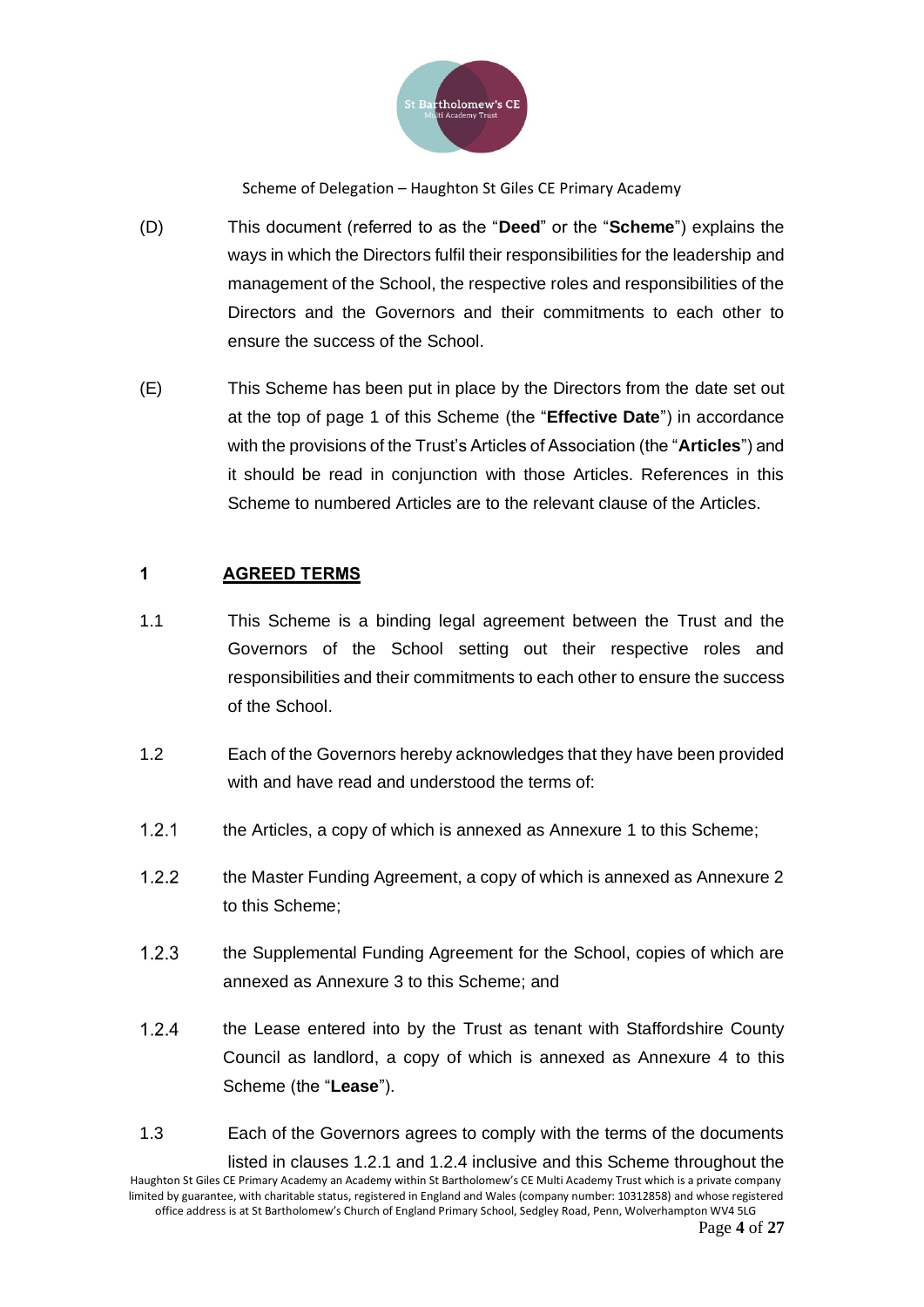

term of their appointment to the Local Governing Board and shall use all reasonable endeavours to carry out and comply with the policies (including trust wide and school based policies), and all directions and instructions issued by the CEO and Directors and further agree that they shall not, whether by their acts or omissions, do anything to put the Directors in breach of their obligations under these documents insofar as their terms are applicable to the School.

- 1.4 Any conflict between the terms of this Scheme or any of the documents listed in clauses 1.2.1 and 1.2.4 inclusive shall be determined by the Directors acting in the best interests of the Trust as a whole.
- 1.5 Clause, schedule, annexure and paragraph headings shall not affect the interpretation of this Scheme.
- 1.6 A **person** includes a natural person, corporate or unincorporated body (whether or not having separate legal personality) and that person's legal and personal representatives, successors and permitted assigns.
- 1.7 The schedules, annexes and background form part of this Scheme and shall have effect as if set out in full in the body of this Scheme. Any reference to this Scheme includes the schedules, annexes and background.
- 1.8 Words in the singular shall include the plural and vice versa.
- 1.9 A reference to a statute or statutory provision is a reference to it as it is in force for the time being, taking account of any amendment, extension, or re-enactment and includes any subordinate legislation for the time being in force made under it.
- 1.10 A reference to **writing** or **written** includes email and GovernorHub.
- 1.11 Any obligation in this Scheme on a person not to do something includes an obligation not to agree, allow, permit or acquiesce in that thing being done.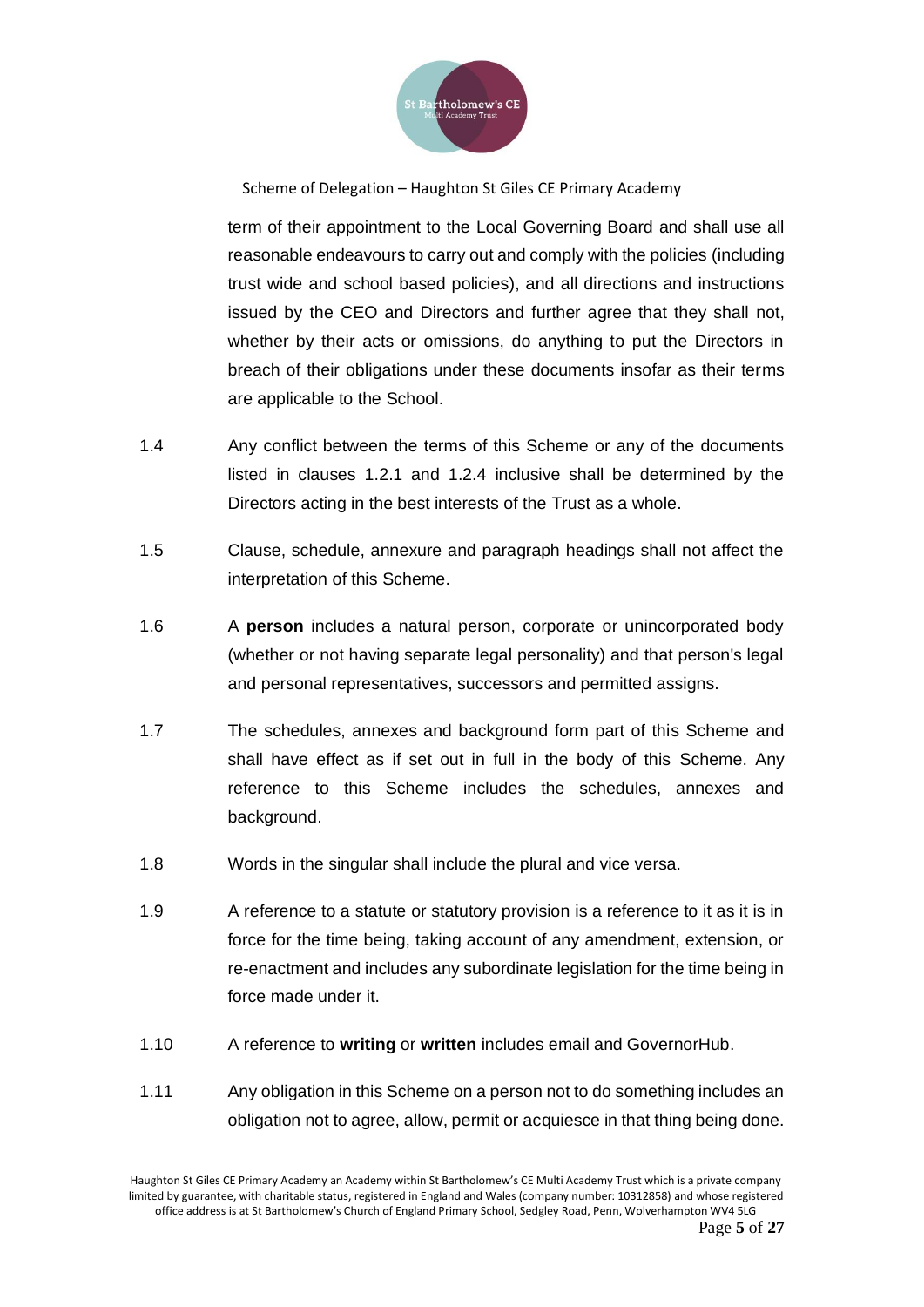

1.12 References to clauses, schedules and annexes are to the clauses, schedules and annexes of this Scheme.

### **2 DIRECTORS' POWERS AND RESPONSIBILITIES**

- 2.1 The directors of the Trust (referred to in this Scheme as the "**Directors**") have overall responsibility and ultimate decision making authority for all of the work of the Trust, including the establishing and running of schools and in particular the School. This is largely exercised through strategic planning and the setting of policies. It is managed through business planning, monitoring of budgets, performance management, the setting of standards and the implementation of quality management processes. The Directors have the power to direct change where required.
- 2.2 The Directors have a duty to act in the fulfilment of the Trust's objects as set out in the Articles.
- 2.3 The Directors shall ensure that any Local Governing Board constituted in respect of any School falling under Article 4(ii) shall have 25% of its members appointed by CECET and that all its members shall sign an undertaking to CECET to uphold the designated religious character of the said School and the entire Trust.
- 2.4 The Directors will have regard to the interests of the other Schools for which the Trust is responsible in deciding and implementing any policy or exercising any authority in respect of the School.
- 2.5 Article 100 provides for the appointment by the Directors of committees to whom the Directors may delegate certain of the functions of the Directors. In further recognition of the Directors' power to delegate under Article 105 and subject to the terms of this Scheme, responsibility for the running of the School from the Effective Date will be delegated to the committee established by this Scheme which shall be known as the Local Governing Board of the School.

Haughton St Giles CE Primary Academy an Academy within St Bartholomew's CE Multi Academy Trust which is a private company limited by guarantee, with charitable status, registered in England and Wales (company number: 10312858) and whose registered office address is at St Bartholomew's Church of England Primary School, Sedgley Road, Penn, Wolverhampton WV4 5LG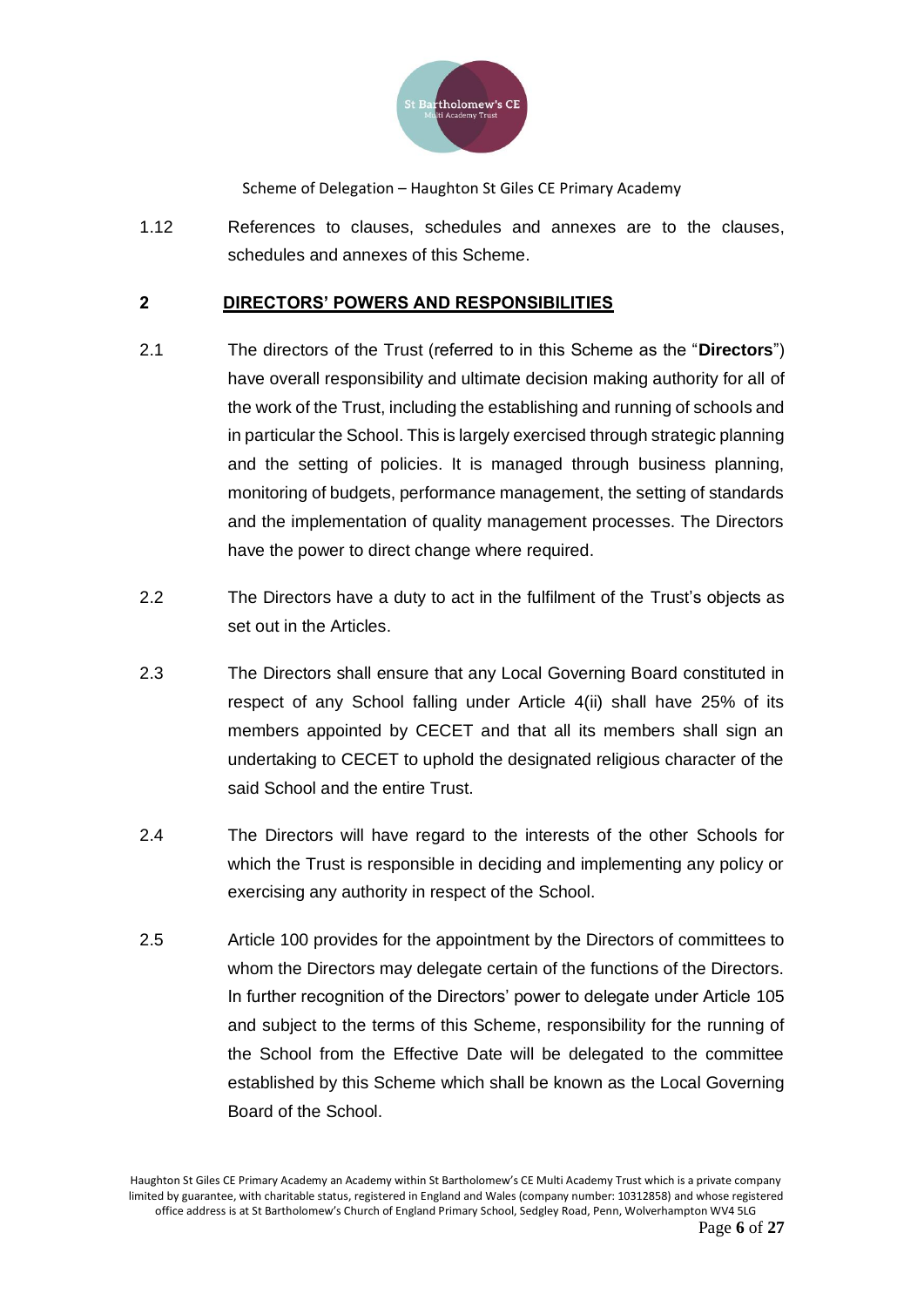

2.6 The constitution, membership and proceedings of the Local Governing Board is determined by the Directors and this Scheme expresses such matters.

### **3 CONSTITUTION OF THE LOCAL GOVERNING BOARD**

### 3.1 **Governors**

- $3.1.1$ The number of members who shall sit on the Local Governing Board as Governors shall be not less than 3 and not more than 12. In exceptional circumstances, the Directors may appoint additional Governors which take the total number of Governors to more than 12.
- $312$ The Local Governing Board shall have the following members:
- 3.1.2.1 up to 3 Foundation Governors appointed by the Diocese of Lichfield, provided the total number of Foundation Governors shall not exceed more than 25% of the total number of members of the Local Governing Board – delete if not applicable;
- 3.1.2.2 up to 1 Staff Governor elected or appointed under clause 3.2.2;
- 3.1.2.3 a minimum of 2 Parent Governors elected or appointed under clause 3.2.4;
- 3.1.2.4 The Head Teacher of the School; and
- 3.1.2.5 The Directors may also appoint up to 5 Trust Appointed Governors in accordance with clause 3.2.1 and 3.1.2.1, provided that the total number of Governors shall be no more than 12 subject to clause 3.1.1.
- $3.1.3$ The Directors shall appoint the Chairperson and Vice-Chairperson of the Local Governing Board, except where delegation is given to the Local Governing Board on a case-by-case basis.
- $3.1.4$ The Directors (all or any of them) shall be entitled to attend any meetings of the Local Governing Board, counting towards the quorum and having full voting rights.

Haughton St Giles CE Primary Academy an Academy within St Bartholomew's CE Multi Academy Trust which is a private company limited by guarantee, with charitable status, registered in England and Wales (company number: 10312858) and whose registered office address is at St Bartholomew's Church of England Primary School, Sedgley Road, Penn, Wolverhampton WV4 5LG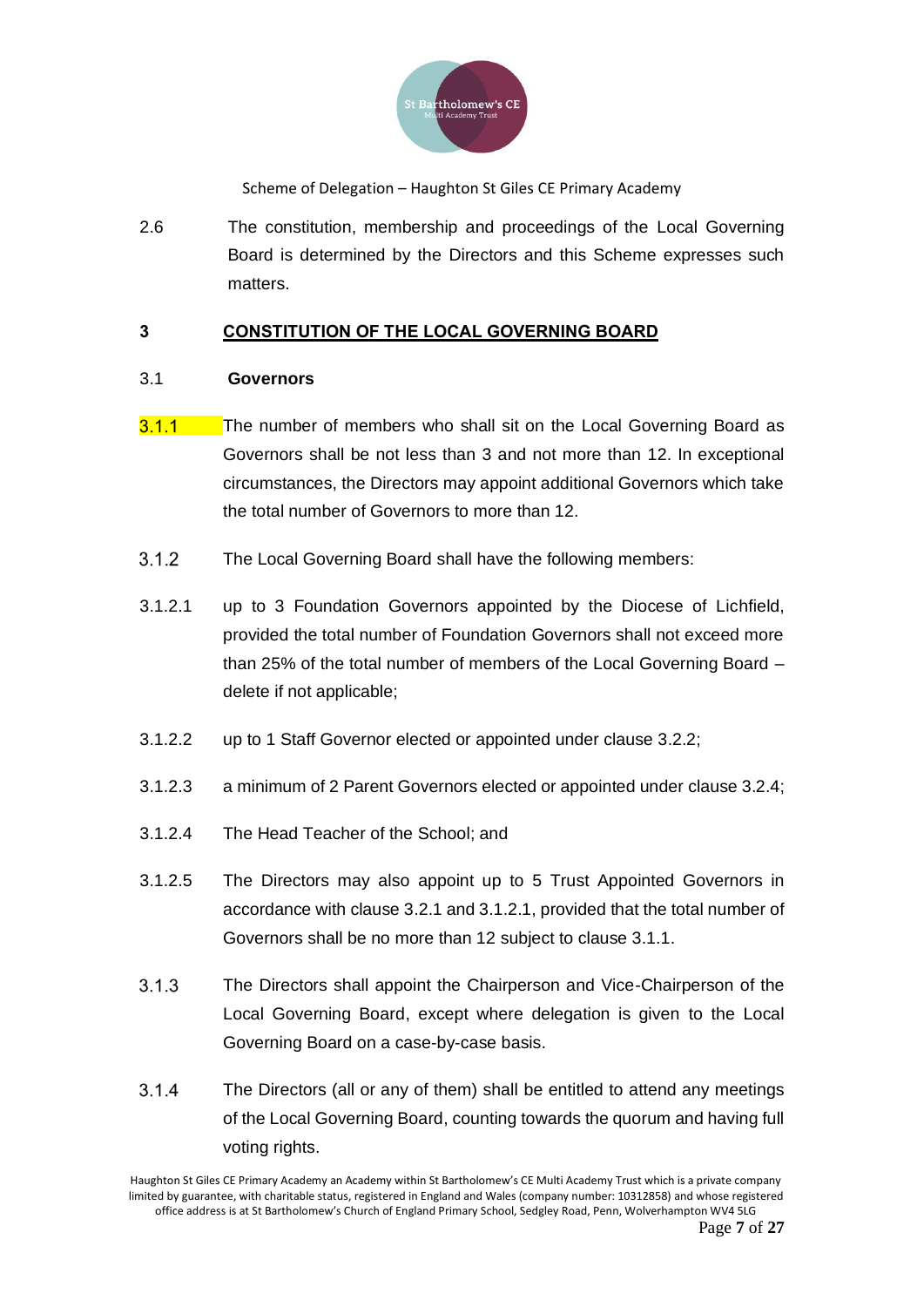

 $3.1.5$ Each person appointed or elected to be a Governor of any type shall prior to taking up his or her position as a Governor and voting on any matter at a meeting of the Local Governing Board shall enter into a Deed of Adherence in the form annexed as Schedule 1 to this Scheme.

### 3.2 **Appointment of members of the Local Governing Board**

- $3.2.1$ The Directors may appoint up to 5 persons to serve on the Local Governing Board as Trust Appointed Governors, through such process they may determine, to ensure that the people serving on the Local Governing Board between them have an appropriate range of skills and experience and due attention is given to succession planning.
- $3.2.2$ The Staff Governor of the Local Governing Board shall be elected by staff currently employed at the School and he or she must be employed at the School at the time when he or she is elected or where it is not reasonably practical to do so, a person who is employed by the School can be appointed by the Directors.
- $3.2.3$ The Head Teacher shall be treated for all purposes as being an ex officio member of the Local Governing Board.
- $3.2.4$ The Parent Governors of the Local Governing Board shall be elected by parents of registered pupils at the School and he or she must be a parent of a pupil at the School at the time when he or she is elected, or where it is not reasonably practical to do so, a person who is the parent of a child within the Trust or of compulsory school age can be appointed by the Directors.
- $3.2.5$ The Local Governing Board shall make all necessary arrangements for, and determine all other matters relating to, the appointment of the Parent Governors to the Local Governing Board, including any question of whether a person is a parent of a registered pupil at the School.

### 3.3 **Term of office**

Haughton St Giles CE Primary Academy an Academy within St Bartholomew's CE Multi Academy Trust which is a private company limited by guarantee, with charitable status, registered in England and Wales (company number: 10312858) and whose registered office address is at St Bartholomew's Church of England Primary School, Sedgley Road, Penn, Wolverhampton WV4 5LG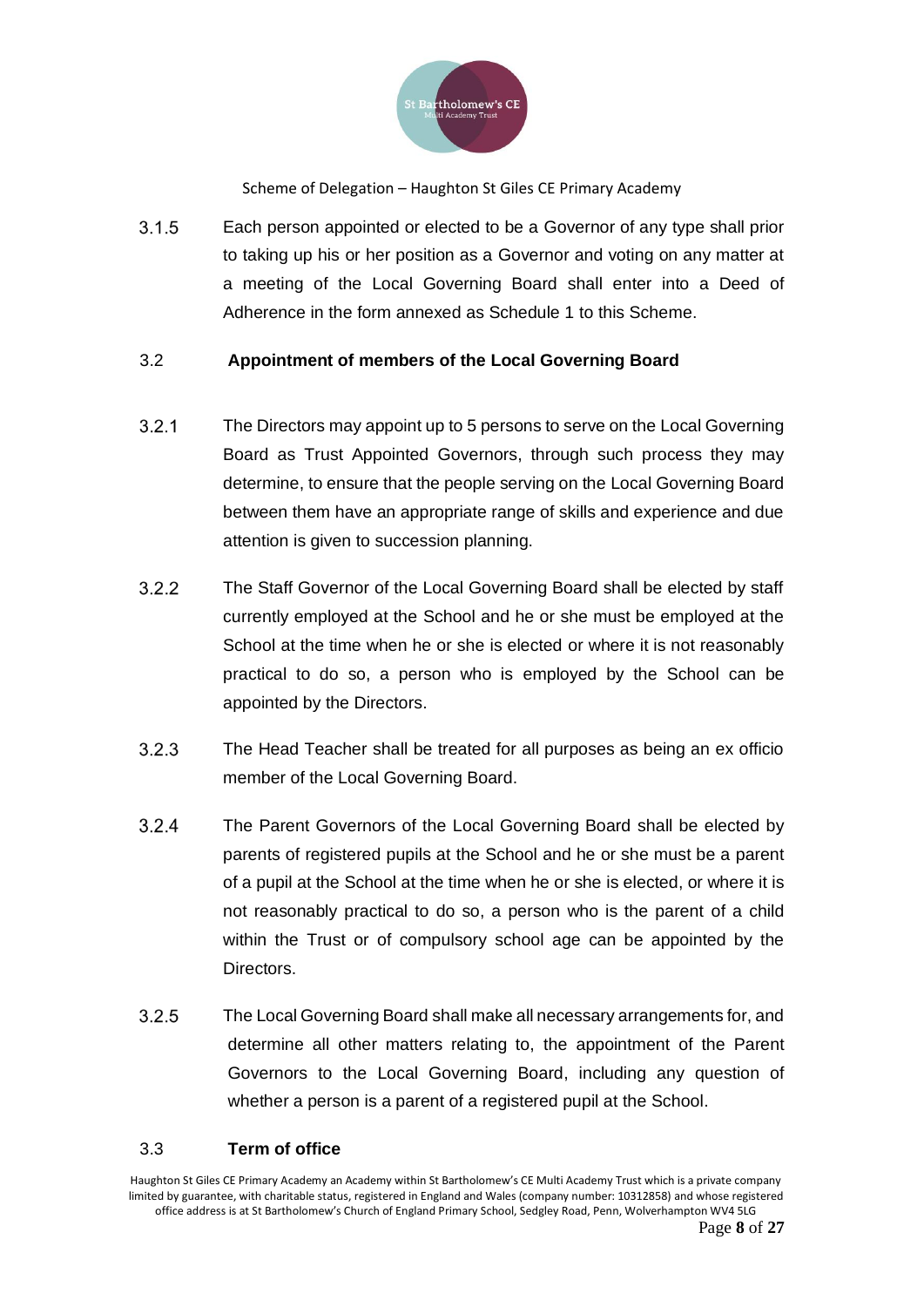

 $3.3.1$ The term of office for any person serving on the Local Governing Board shall be 4 years, save that this time limit shall not apply to the Head Teacher, who shall be an ex officio member of the Local Governing Board by virtue of their respective office. Subject to remaining eligible to be a particular type of member on the Local Governing Board, any person may be re-appointed or re-elected to the Local Governing Board.

### 3.4 **Resignation and removal**

- $3.4.1$ A person serving on the Local Governing Board shall cease to hold office if he or she resigns his or her office by notice to the Local Governing Board (via the Chairperson and the Clerk) (but only if at least 3 persons will remain in office when the notice of resignation is to take effect).
- $3.4.2$ A person serving on the Local Governing Board shall cease to hold office if he or she is removed by the Directors. Whilst at the same time as acknowledging that no reasons need to be given for the removal of a person who serves on the Local Governing Board by the Directors, any failure to uphold the values of the Trust and/or the School or to act in a way which is appropriate in light of this Scheme will be taken into account.
- $3.4.3$ If any person who serves on the Local Governing Board in his or her capacity as an employee at the School ceases to work at the School then he or she shall be deemed to have resigned and shall cease to serve on the Local Governing Board automatically on termination of his or her work at the School.

### 3.5 **Disqualification of members of the Local Governing Board**

 $3.5.1$ No person shall be qualified to serve on the Local Governing Board unless he or she is aged 18 or over at the date of his or her election or appointment. No current pupil of one of the Schools shall be entitled to serve on the Local Governing Board.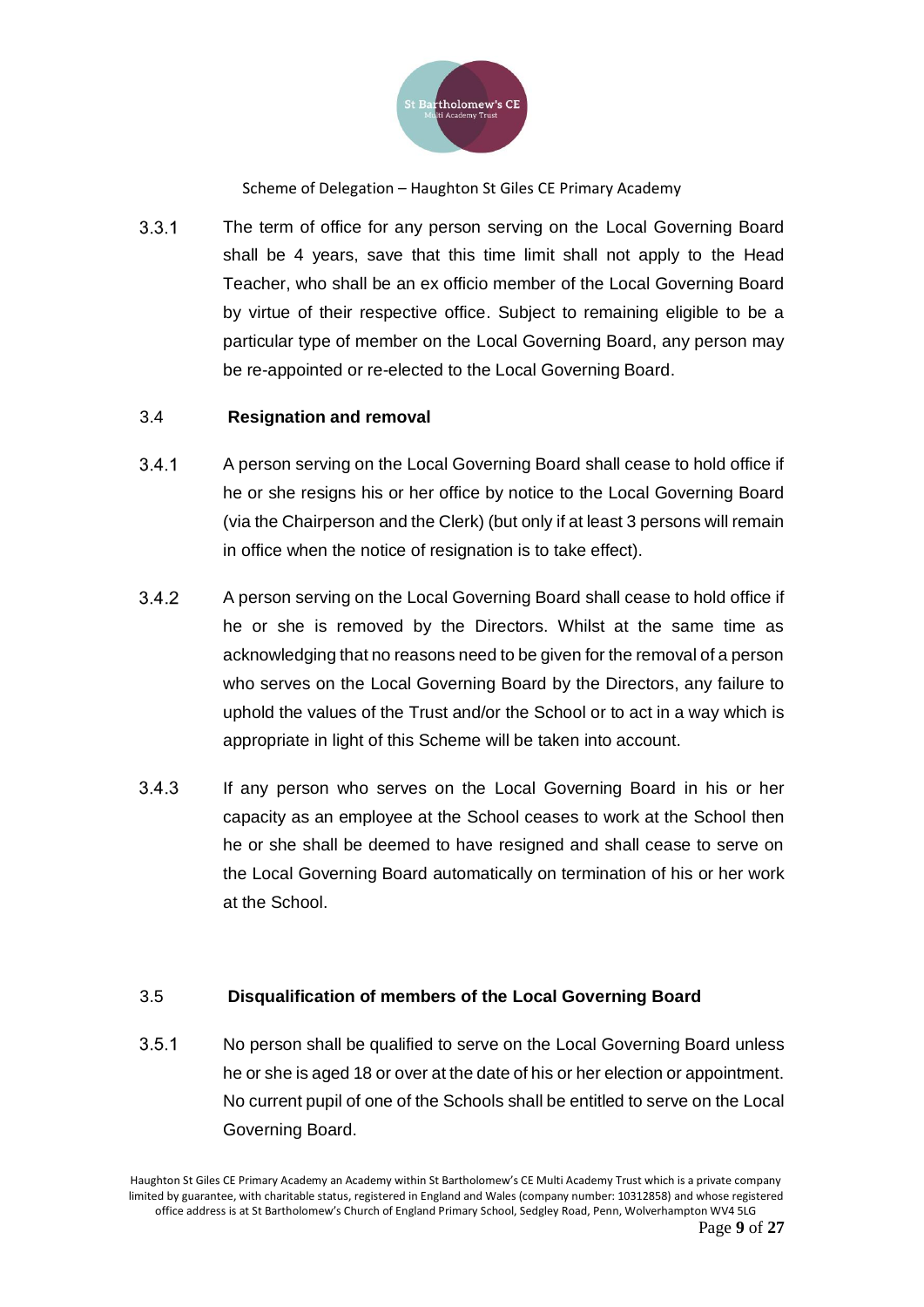

- $3.5.2$ A person serving on the Local Governing Board shall cease to hold office if he or she becomes incapable by reason of mental disorder, illness or injury of managing or administering his or her own affairs.
- $3.5.3$ A person serving on the Local Governing Board shall cease to hold office if he or she is absent without the permission of the Chairperson of the Local Governing Board from all the meetings of the Local Governing Board held within a period of 6 months and the Local Governing Board resolves that his or her office be vacated.
- $3.5.4$ A person shall be disqualified from serving on the Local Governing Board if:
- 3.5.4.1 his or her estate has been sequestrated and the sequestration has not been discharged, annulled or reduced; or
- 3.5.4.2 he or she is the subject of a bankruptcy restrictions order or an interim order.
- $3.5.5$ A person shall be disqualified from serving on the Local Governing Board at any time when he or she is subject to a disqualification order or a disqualification undertaking under the Trust Directors Disqualification Act 1986 or to an order made under section 429(2)(b) of the Insolvency Act 1986 (failure to pay under county court administration order).
- $3.5.6$ A person serving on the Local Governing Board shall cease to hold office if he or she would cease to be a director by virtue of any provision in the Companies Act 2006 or is disqualified from acting as a trustee by virtue of section 72 of the Charities Act 1993 (or any statutory re-enactment or modification of that provision).
- $3.5.7$ A person shall be disqualified from serving on the Local Governing Board if he or she has been removed from the office of charity trustee or trustee for a charity by an order made by the Charity Commission or the High Court on the grounds of any misconduct or mismanagement in the administration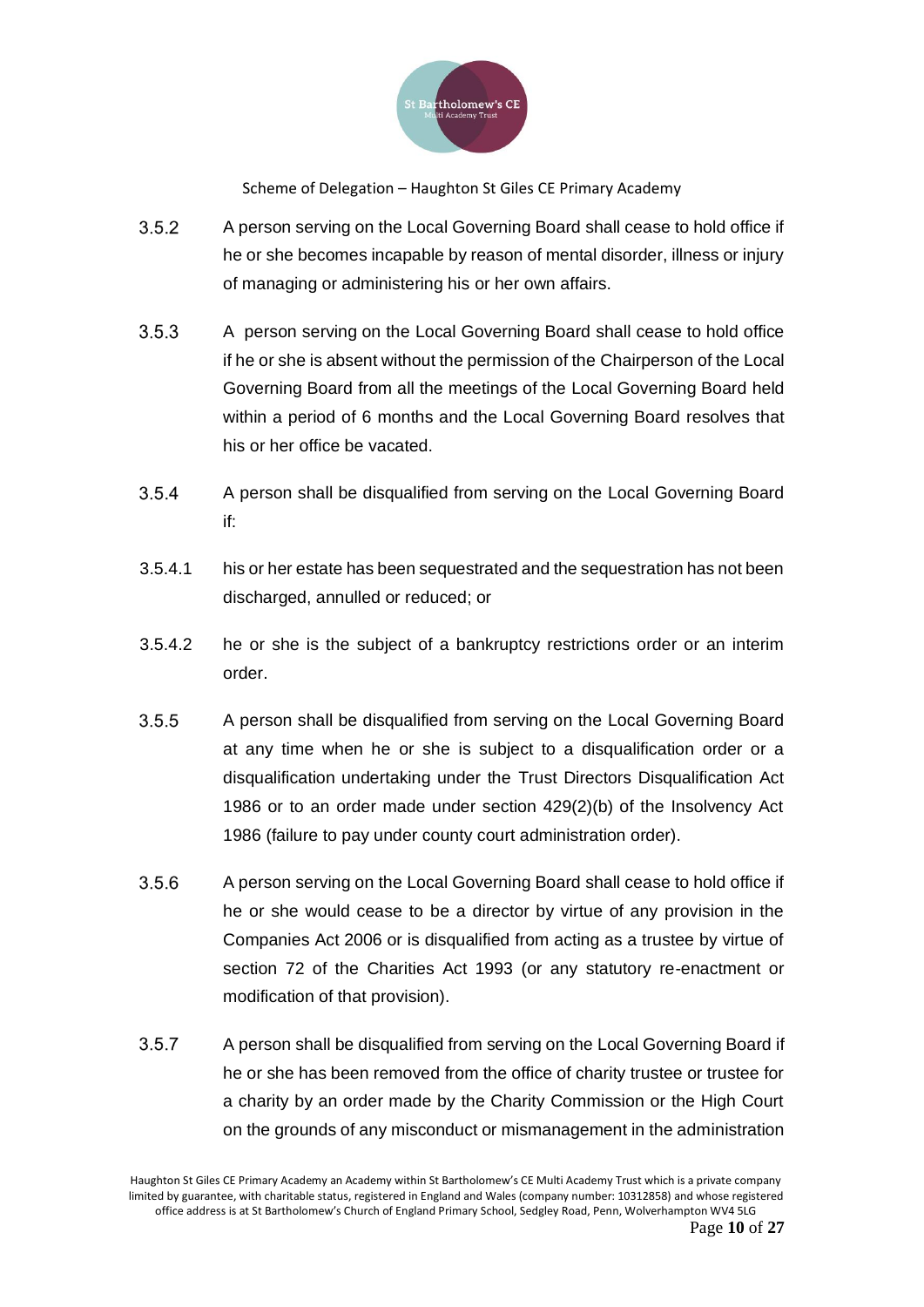

of the charity for which he was responsible or to which he or she was privy, or which he or she by his or her conduct contributed to or facilitated.

- $3.5.8$ A person shall be disqualified from serving on the Local Governing Board at any time when he or she is:
- 3.5.8.1 included in the list kept by the Secretary of State under section 1 of the Protection of Children Act 1999; or
- 3.5.8.2 disqualified from working with children in accordance with Section 35 of the Criminal Justice and Court Services Act 2000; or
- 3.5.8.3 barred from regulated activity relating to children (within the meaning of section 3(2) of the Safeguarding Vulnerable Groups Act 2006).
- 3.5.9 A person shall be disqualified from serving on the Local Governing Board if he or she is a person in respect of whom a direction has been made under section 142 of the Education Act 2002 or is subject to any prohibition or restriction which takes effect as if contained in such a direction.
- $3.5.10$ A person shall be disqualified from serving on the Local Governing Board where he or she has, at any time, been convicted of any criminal offence, excluding any that have been spent under the Rehabilitation of Offenders Act 1974 as amended, and excluding any offence for which the maximum sentence is a fine or a lesser sentence except where a person has been convicted of any offence which falls under section 72 of the Charities Act 1993.
- $3.5.11$ After the School has opened, a person shall be disqualified from serving on the Local Governing Board if he or she has not provided to the Chairperson of the Local Governing Board a criminal records certificate at an enhanced disclosure level under section 113B of the Police Act 1997 (or such other statutory equivalent as may be required from time to time). In the event that the certificate discloses any information which would in the opinion of either the Chairperson, the CEO or the Headteacher confirm their unsuitability to work with children that person shall be disqualified. If a dispute arises as to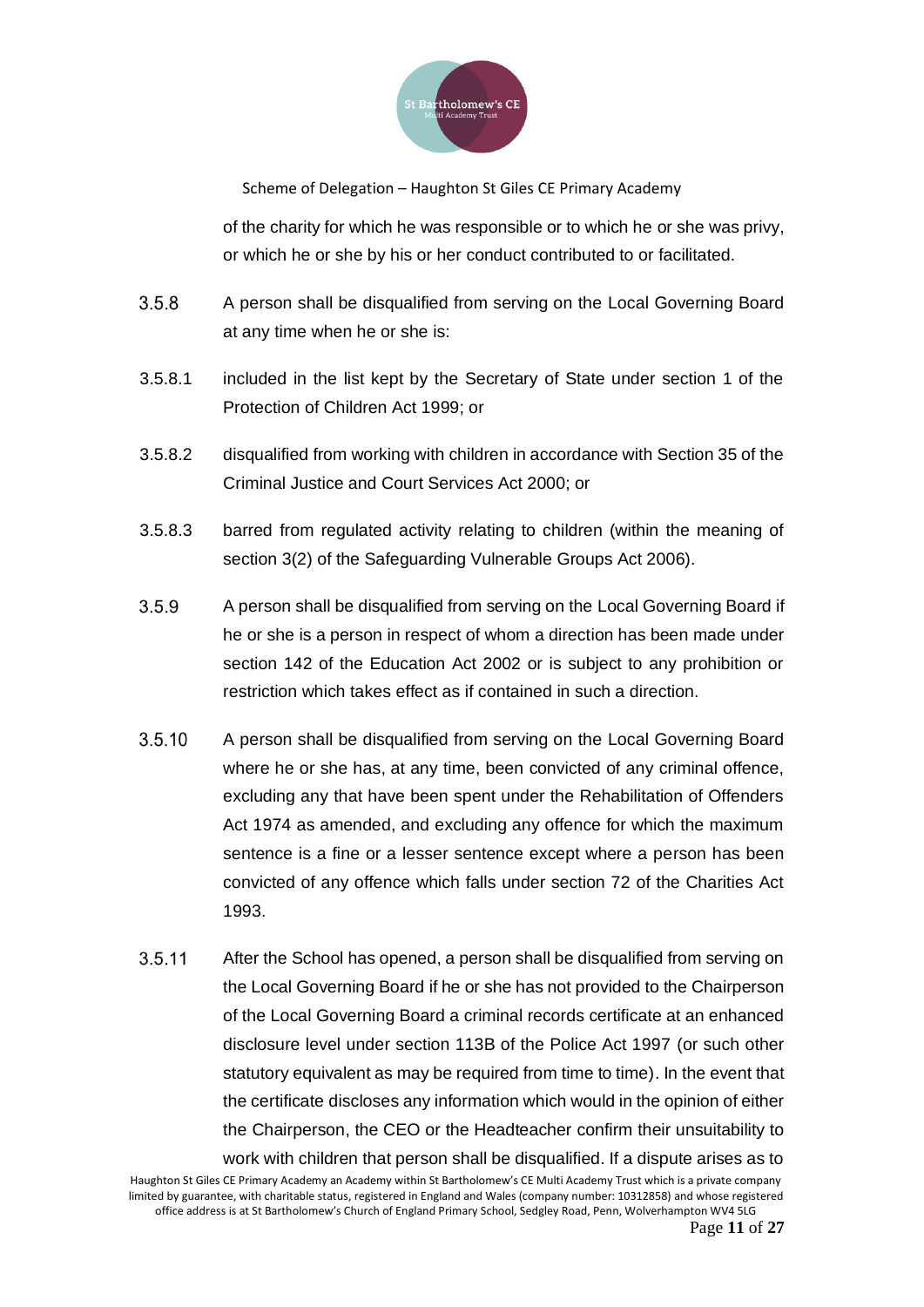

whether a person shall be disqualified, a referral shall be made to the Secretary of State to determine the matter. The determination of the Secretary of State shall be final.

 $3.5.12$ This clause 3.5.12 and clause 3.1.5 shall also apply to any member of any committee of the Local Governing Board who is not a Governor.

## **4 DELEGATED POWERS**

### 4.1 **General Provisions**

- $4.1.1$ Subject to the provisions of the Companies Act 2006, the Articles and this Scheme and to any directions given by the Members of the Trust by special resolution, the Directors may delegate functions to the Local Governing Board who may exercise the powers of the Trust in so far as they relate to the School.
- $4.1.2$ The responsibilities of the members, Directors, CEO and powers delegated to the Local Governing Board and Head Teacher are stipulated in the School Scheme of Delegation Decision Matrix.

## **5 REVIEW**

- 5.1 This Scheme shall operate from the Effective Date in respect of the named School.
- 5.2 Notwithstanding this being the first Scheme to apply in respect of the School, the Directors will have the absolute discretion to review this Scheme and the Scheme of Delegation Decision Matrix at least on an annual basis and to alter any provisions of these documents.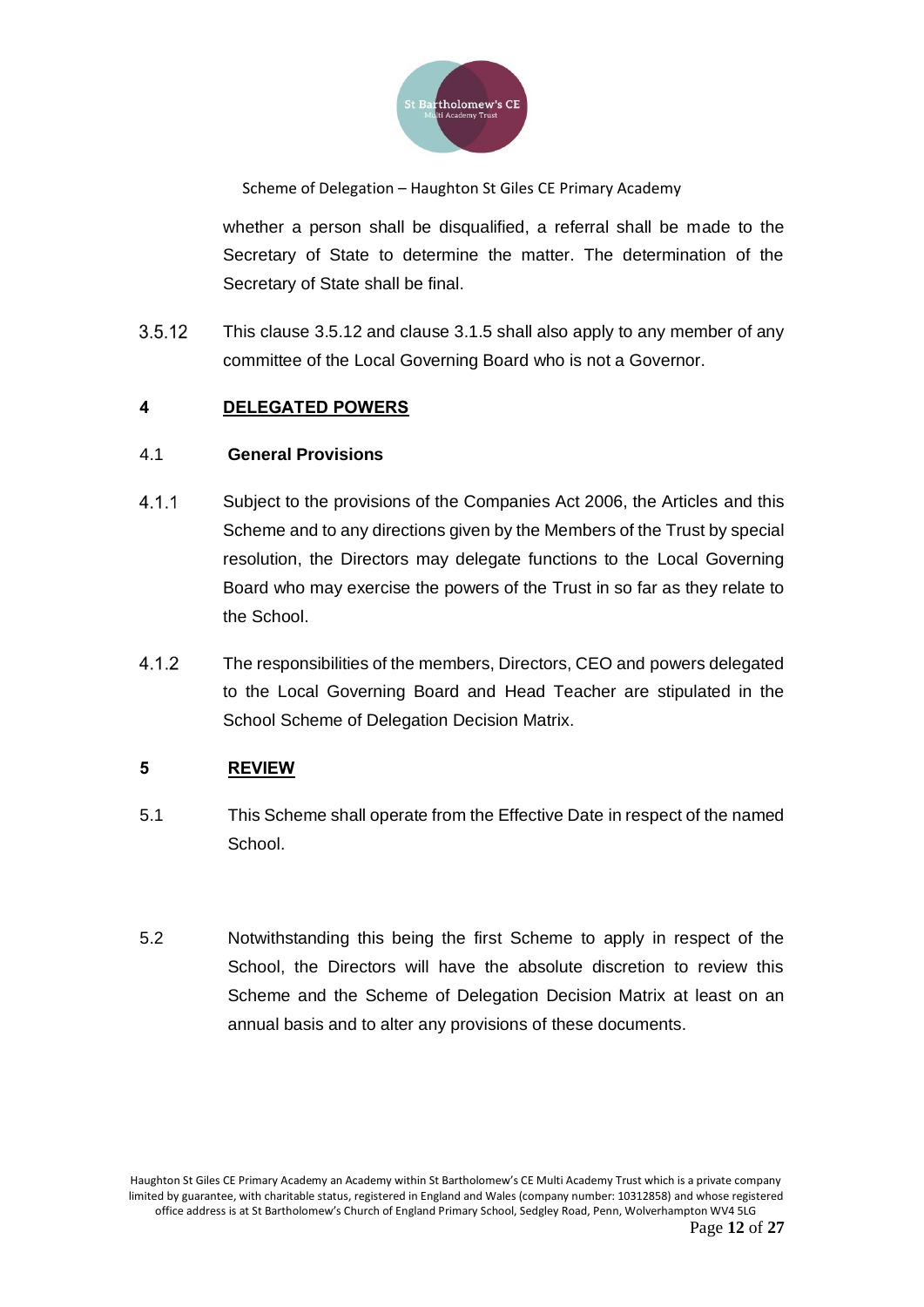

5.3 In considering any material changes to this Scheme or any framework on which it is based, the Directors will consider the interests of the Trust as a whole.

### **6 WAIVER**

- 6.1 A waiver of any right or remedy under this Scheme is only effective if given in writing and shall not be deemed a waiver of any subsequent breach or default. A failure or delay by a party to exercise any right or remedy provided under this Scheme or by law shall not constitute a waiver of that or any other right or remedy, nor shall it preclude or restrict any further exercise of that or any other right or remedy.
- 6.2 No single or partial exercise of any right or remedy provided under this Scheme or by law shall preclude or restrict the further exercise of any such right or remedy.

### **7 SEVERANCE**

- 7.1 If any provision of this Scheme (or part of any provision) is found by any court or other authority of competent jurisdiction to be invalid, illegal or unenforceable, that provision or part-provision shall, to the extent required, be deemed not to form part of the Scheme, and the validity and enforceability of the other provisions of this Scheme shall not be affected.
- 7.2 If a provision of this Scheme (or part of any provision) is found to be illegal, invalid or unenforceable, the provision shall apply with the minimum modification necessary to make it legal, valid and enforceable.

### **8 RIGHTS OF THIRD PARTIES**

A person who is not a party to this Scheme shall not have any rights under or in connection with it.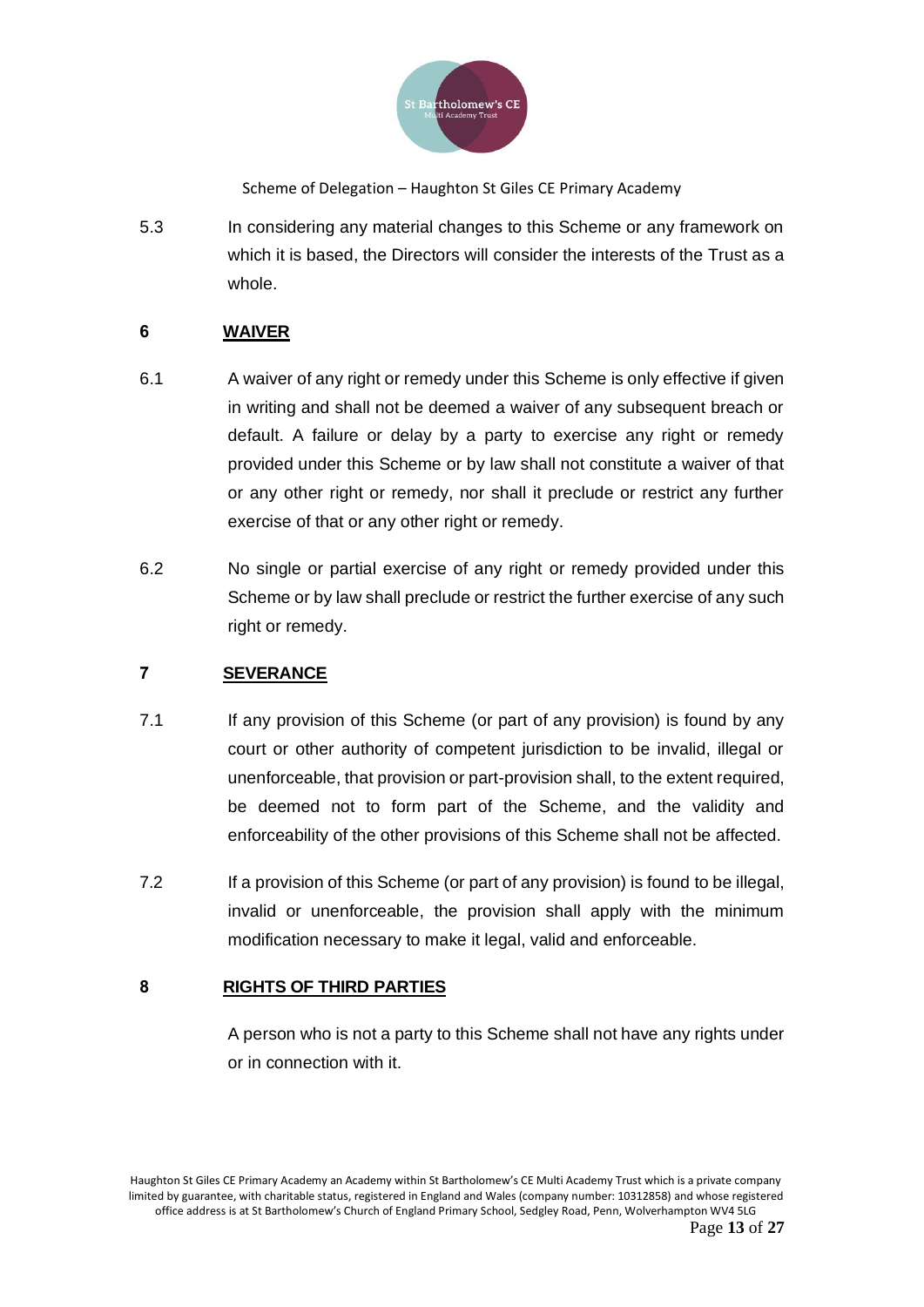

## **9 NOTICES**

- 9.1 Any notice given to a party under or in connection with this Scheme shall be in writing and shall be:
- 9.2 delivered by hand or by pre-paid first-class post or other next working day delivery service at the address of the relevant party as stated at the beginning of this Scheme or such other address as the relevant party may provide to the other party in writing from time to time; or
- 9.3 sent by fax to the fax number provided by the relevant party to the other party in writing from time to time.
- 9.4 Any notice shall be deemed to have been received:
- 941 if delivered by hand, on signature of a delivery receipt;
- 9.4.2 if sent by pre-paid first-class post or other next working day delivery service, at 9.00 am on the second Business Day after posting; and
- 9.4.3 if sent by fax, at 9.00 am on the next Business Day after transmission.
- 9.5 For the avoidance of doubt, "writing" shall not include email for the purposes of this clause.

### **10 GOVERNING LAW AND JURISDICTION**

- 10.1 This Scheme and any dispute or claim arising out of or in connection with it or its subject matter or formation (including non-contractual disputes or claims), shall be governed by, and construed in accordance with, the laws of England and Wales.
- 10.2 The parties irrevocably agree that the courts of England and Wales shall have exclusive jurisdiction to settle any dispute or claim that arises out of or in connection with this Scheme or its subject matter or formation (including non-contractual disputes or claims).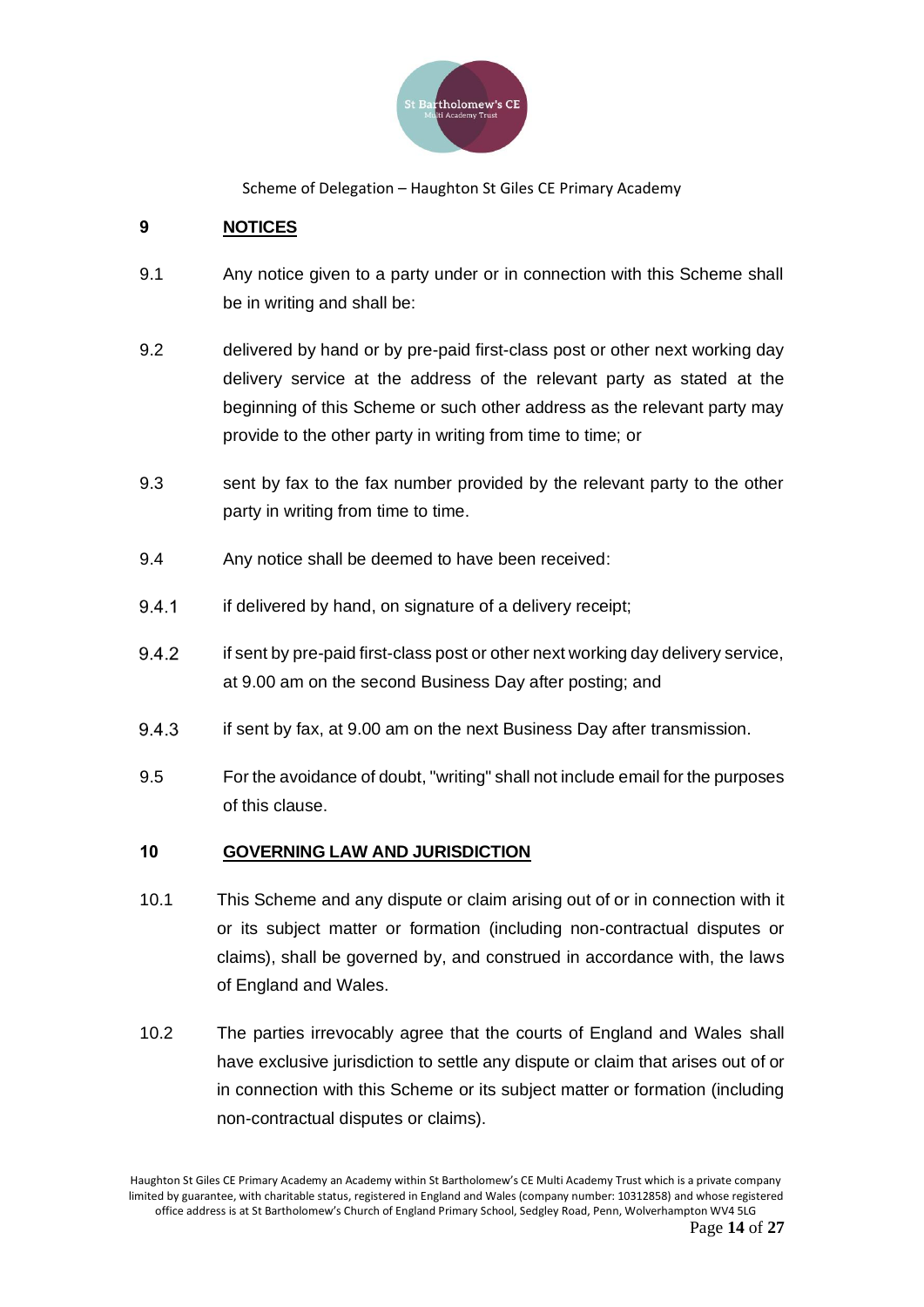

This Scheme has been entered into as a Deed on the date stated at the beginning of it.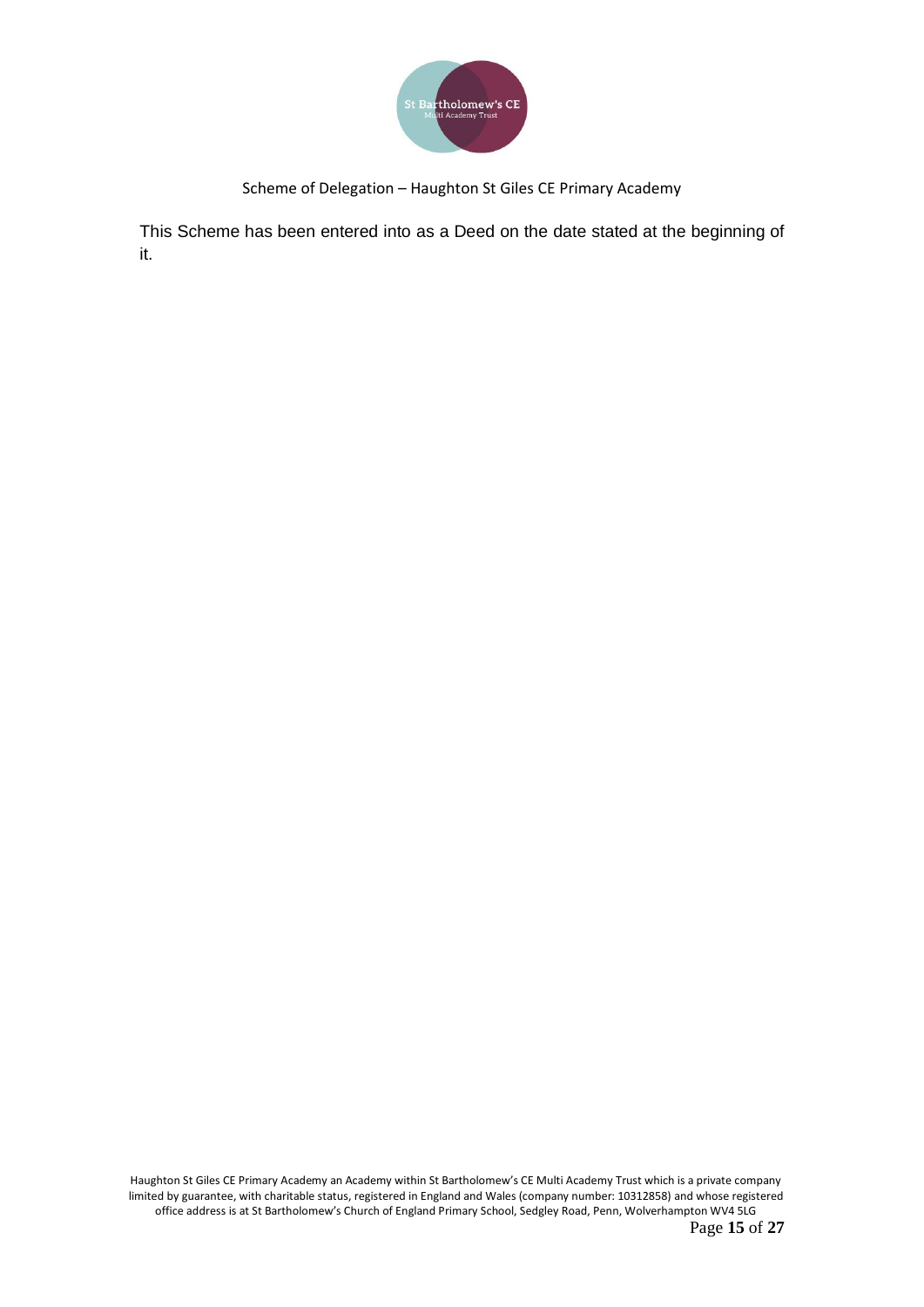

# **SCHEDULE 1**

## **EXAMPLE DEED OF ADHERENCE TO BE EXECUTED BY EACH GOVERNOR**

## **ON BEING APPOINTED (PURSUANT TO CLAUSE 3.1.5)**

*Date*

The Local Governing Board of Haughton St Giles CE Primary Academy

**DEED OF ADHERENCE**

**BETWEEN**

**THE TRUST**

**AND** 

**[***NAME OF GOVERNOR***]**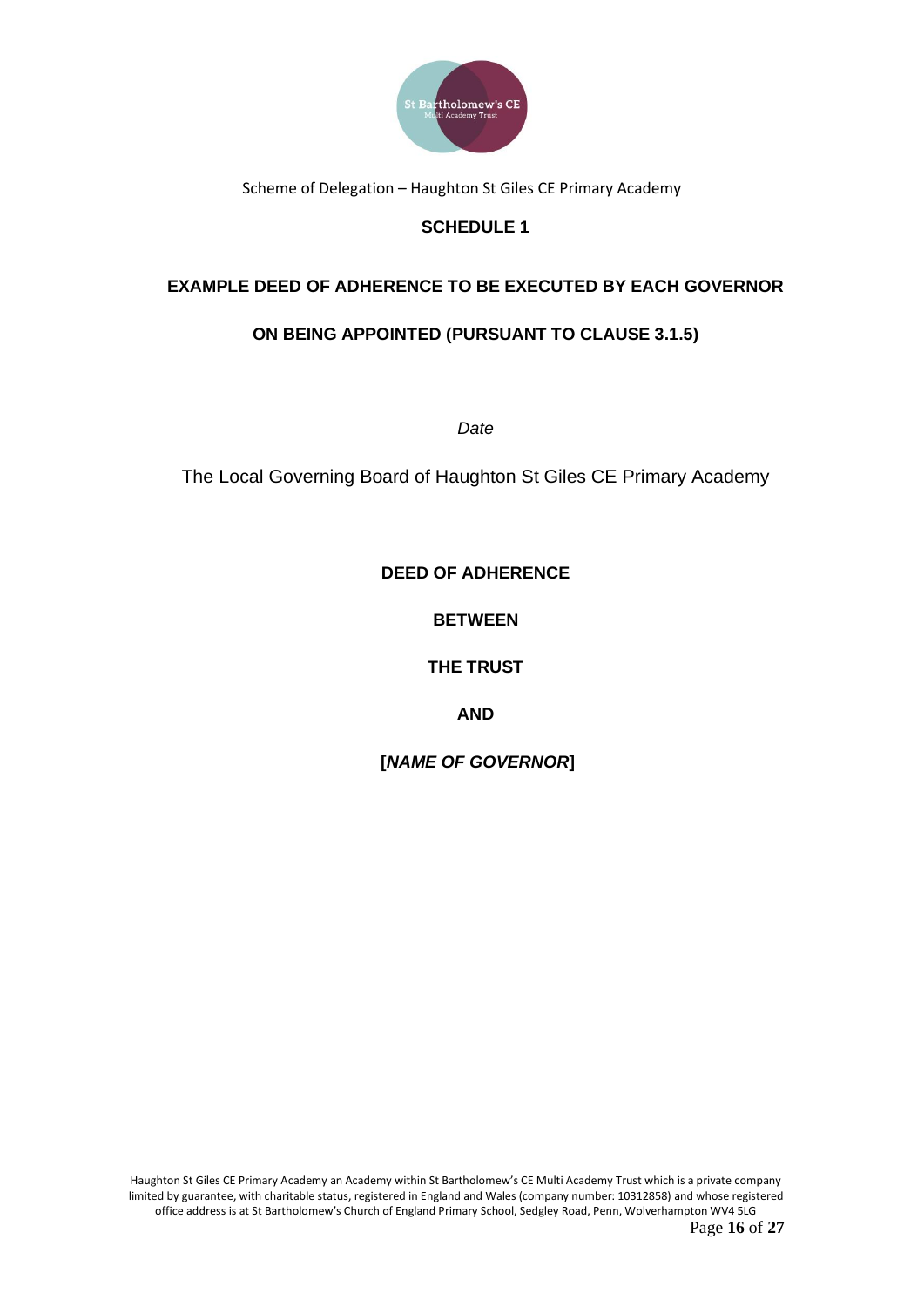

## **THIS DEED** is dated

## **PARTIES**

(1) **ST BARTHOLOMEW'S CE MULTI ACADEMY TRUST** incorporated and registered in England and Wales with Trust number 10312858 whose registered office is at St Bartholomew's CE Primary School, Sedgley Road, Penn, Wolverhampton WV4 5LG (the "**Trust**"); and

## (2) **[***Name of the new Governor***].**

## **BACKGROUND**

(A) [*Name of the new Governor*] [is nominated] [is appointed] [has been duly elected] as a [Staff] [Parent] Governor for the Local Governing Board of Name of School [under the provisions of [3.2.1], [3.2.2], [3.2.3] or [3.2.4] of this School's Scheme].

## 1. **AGREED TERMS**

## 1.1 **Interpretation**

1.1.1. Words and expressions used in this deed shall, unless the context expressly requires otherwise, have the meaning given to them in, and be interpreted in accordance with, the Scheme.

## 1.2 **Adherence to the Scheme**

- 1.2.1 [*Name of new Governor*] hereby:
- 1.2.1.1 confirms [he/she] [is nominated][is appointed][has been duly elected] as a [Staff/Parent] Governor for Haughton St Giles CE Primary Academy and accepts and is willing and able to fulfil the duties of that office;
- 1.2.1.2 acknowledges to the Trust that [he/she] has been provided with, has read, and understood the terms of:

### 1.2.1.2.1 the Articles;

Haughton St Giles CE Primary Academy an Academy within St Bartholomew's CE Multi Academy Trust which is a private company limited by guarantee, with charitable status, registered in England and Wales (company number: 10312858) and whose registered office address is at St Bartholomew's Church of England Primary School, Sedgley Road, Penn, Wolverhampton WV4 5LG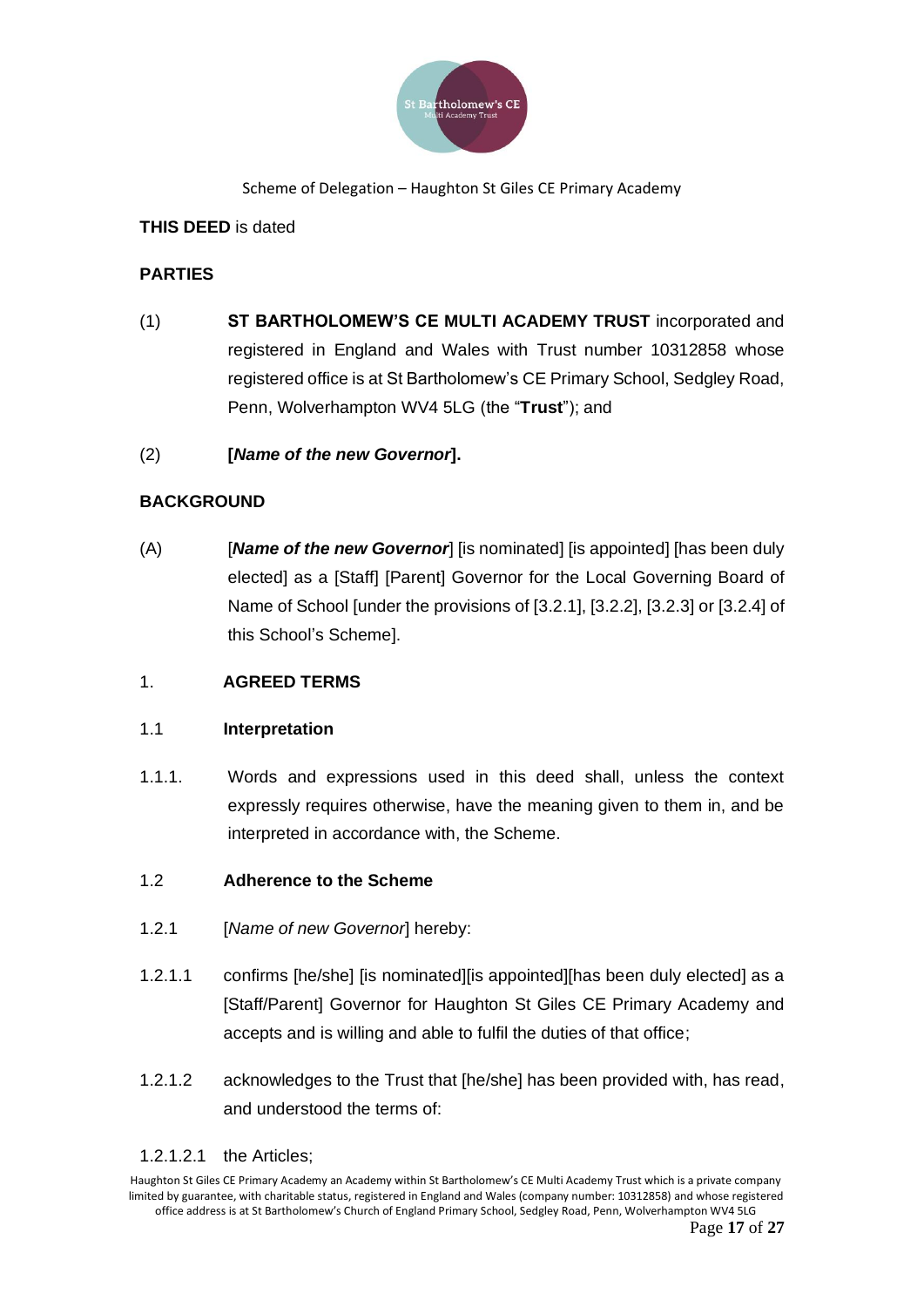

- 1.2.1.2.2 the Master Funding Agreement;
- 1.2.1.2.3 the Supplemental Funding Agreements for the School;
- 1.2.1.2.4 the Lease;
- 1.2.1.2.5 the Scheme of Delegation for the School (the "**Scheme**");
- 1.2.1.2.6 the Trust's Code of Conduct for Governors; and
- 1.2.1.2.7 the Trust's internal policies and controls;
- 1.2.2 undertakes to the Trust to comply with the terms of the documents listed above throughout the term of [his/her] appointment as a Governor for the School and shall carry out and comply with the policies, directions and instructions issued by the Directors and not, whether by any act, omission or breach, do anything to put the Directors in breach of their obligations under the Articles and/or the relevant funding agreement insofar as their terms are applicable to the School.

### 1.3 **Variation of the Scheme**

1.3.1 All terms of the Scheme shall be unaffected by this deed and the Scheme shall remain in full force and effect.

### 1.4 **Governing Law and Jurisdiction**

- 1.4.1 This deed and any disputes or claims arising out of or in connection with its subject matter or formation (including non-contractual disputes or claims) shall be governed by and construed in accordance with the laws of England and Wales.
- 1.4.2 The parties irrevocably agree that the courts of England and Wales have exclusive jurisdiction to settle any dispute or claim that arises out of or in connection with this agreement, its subject matter or formation (including non-contractual disputes or claims).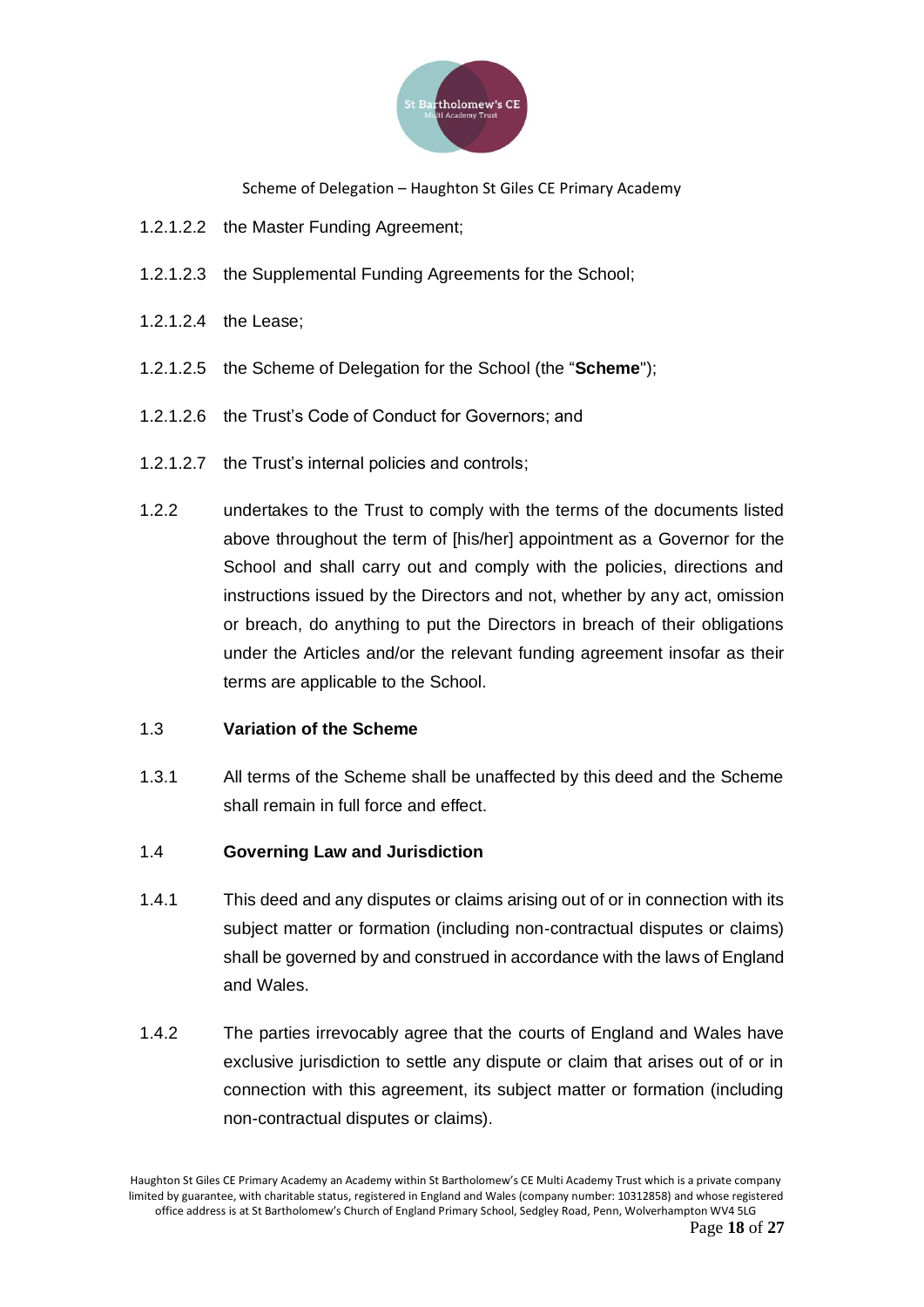

This document has been executed as a deed and is delivered and takes effect on the date stated at the beginning of it.

This Deed of Adherence is signed as a **DEED** by:

Signature of Governor

………………………………………………………..

Name of Governor

………………………………………………………..

In the presence of a witness:

Name of Witness

……………………………………………………………………

Signature of Witness

…………………………………………………………………………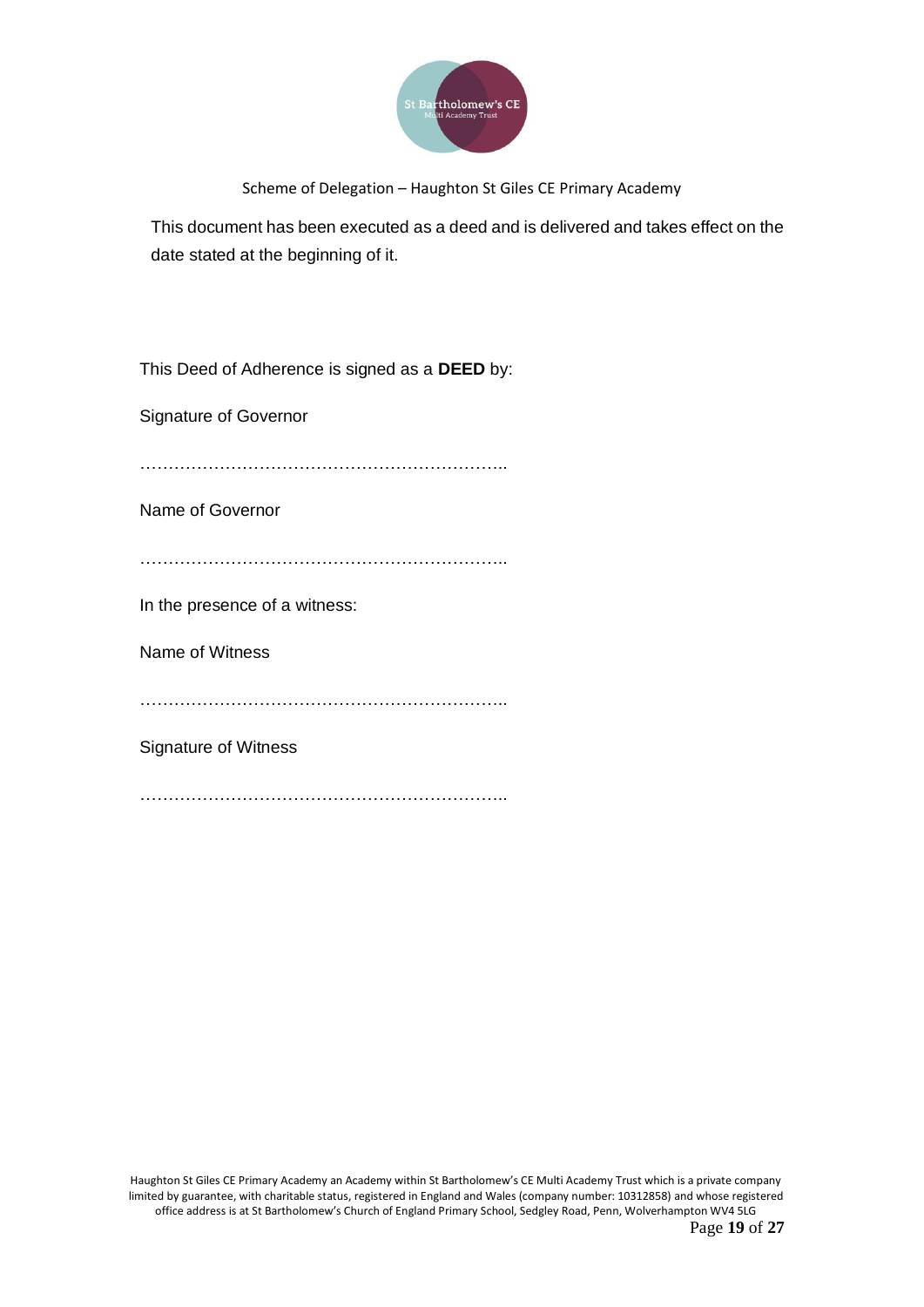

## **SCHEDULE 2**

## **FUNCTIONING OF THE LOCAL GOVERNING BOARD**

# 1. **CHAIRPERSON & VICE-CHAIRPERSON OF THE LOCAL GOVERNING BOARD**

- 1.1 The Directors shall appoint the Chairperson of the Local Governing Board (the "**Chairperson**") except where delegation is given to the Local Governing Board on a case-by-case basis. The term of the appointment may be between 1 and 4 years to be determined by the Directors at the time of election.
- 1.2 The Chairperson may at any time resign his or her office by giving notice in writing to the Local Governing Board (via the Vice-Chairperson and the Clerk).
- 1.3 The Directors may remove the Chairperson from office by passing a board resolution with a simple majority, provided that it is in the best interests of the Trust to do so. This resolution can be made via email correspondence if it is not possible for the board to meet in person in a timely manner.
- 1.4 The Directors shall appoint the Vice-Chairperson of the Local Governing Board (the "**Vice-Chairperson**") except where delegation is given to the Local Governing Board on a case-by-case basis. The term of the appointment may be between 1 and 4 years to be determined by the Directors at the time of election.
- 1.5 The Vice-Chairperson may at any time resign his or her office by giving notice in writing to the Local Governing Board (via the Chairperson and the Clerk).
- 1.6 The Directors may remove the Vice-Chairperson from office by passing a board resolution with a simple majority, provided that it is in the best interests of the Trust to do so. This resolution can be made via email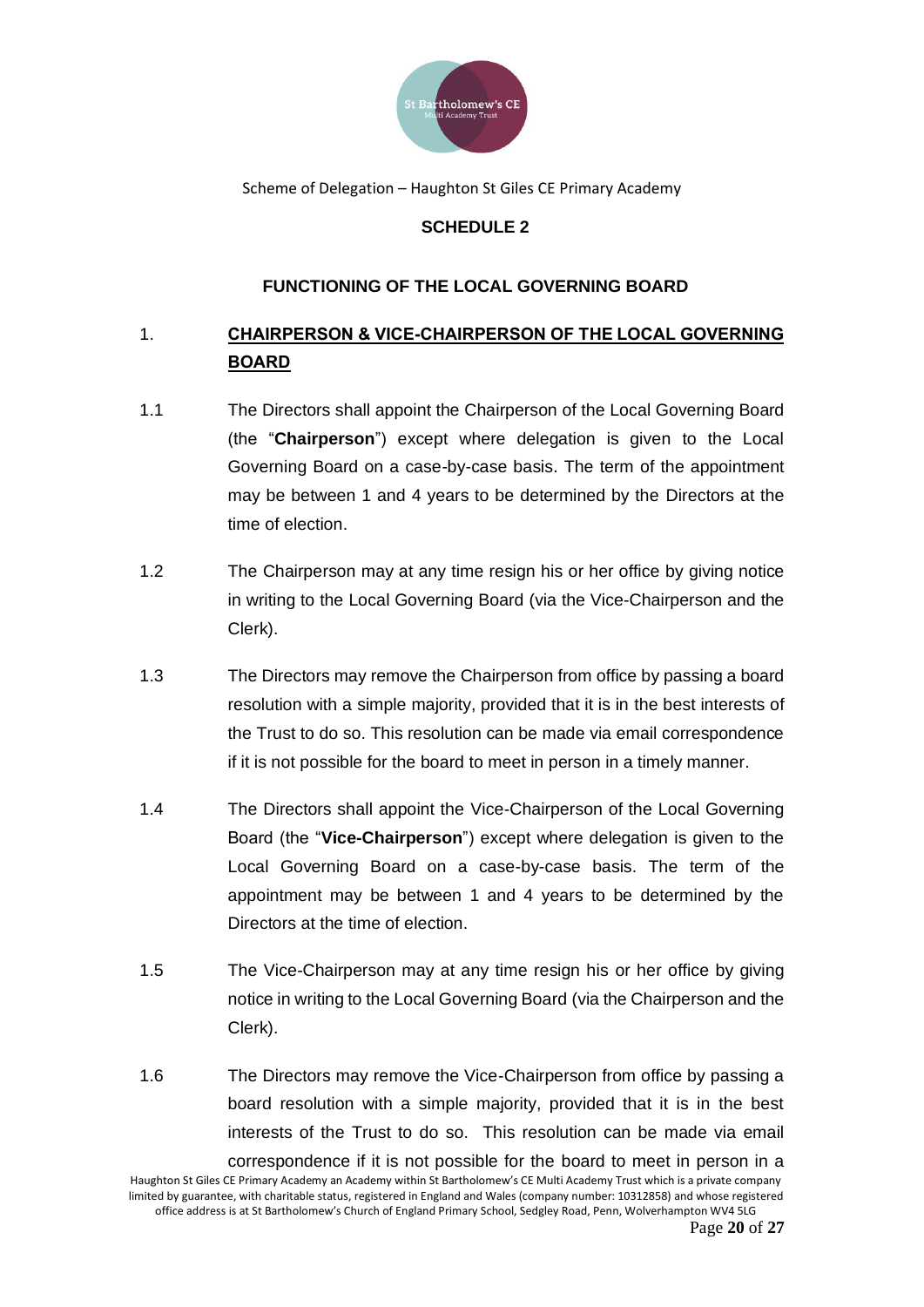

Scheme of Delegation – Haughton St Giles CE Primary Academy timely manner.

## 2. **CONFLICTS OF INTEREST**

- 2.1 Any member of the Local Governing Board who has or can have any direct or indirect duty or personal interest (including but not limited to any Personal Financial Interest) which conflicts or may conflict with his or her duties as a member of the Local Governing Board shall disclose that fact to the Chairperson as soon as he or she becomes aware of it. A person must absent himself/herself from any discussions of the Local Governing Board in which it is possible that a conflict will arise between his or her duty to act solely in the interests of the School and any duty or personal interest (including but not limited to any Personal Financial Interest).
- 2.2 For the purpose of paragraph 2.1, a person has a Personal Financial Interest if he or she is in the employment of the Trust or is in receipt of remuneration or the provision of any other benefit directly from the Trust or in some other way is linked to the Trust or the School.
- 2.3 Each Governor will complete a Declaration of Interests form upon appointment and at the start of every academic year and submit this to the Clerk.

## 3. **THE MINUTES**

- 3.1 The minutes of the proceedings of a meeting of the Local Governing Board shall be drawn up and entered into a book kept for this purpose by the person authorised to keep the minutes of the Local Governing Board; and shall be signed (subject to the approval of the members of the Local Governing Board) at the same or next subsequent meeting by the person acting as Chairperson thereof. The minutes may be retained electronically and shall include a record of:
- 3.1.1 All appointments of officers made by the Local Governing Board; and
- 3.1.2 All proceedings at meetings of the Local Governing Board including the

Haughton St Giles CE Primary Academy an Academy within St Bartholomew's CE Multi Academy Trust which is a private company limited by guarantee, with charitable status, registered in England and Wales (company number: 10312858) and whose registered office address is at St Bartholomew's Church of England Primary School, Sedgley Road, Penn, Wolverhampton WV4 5LG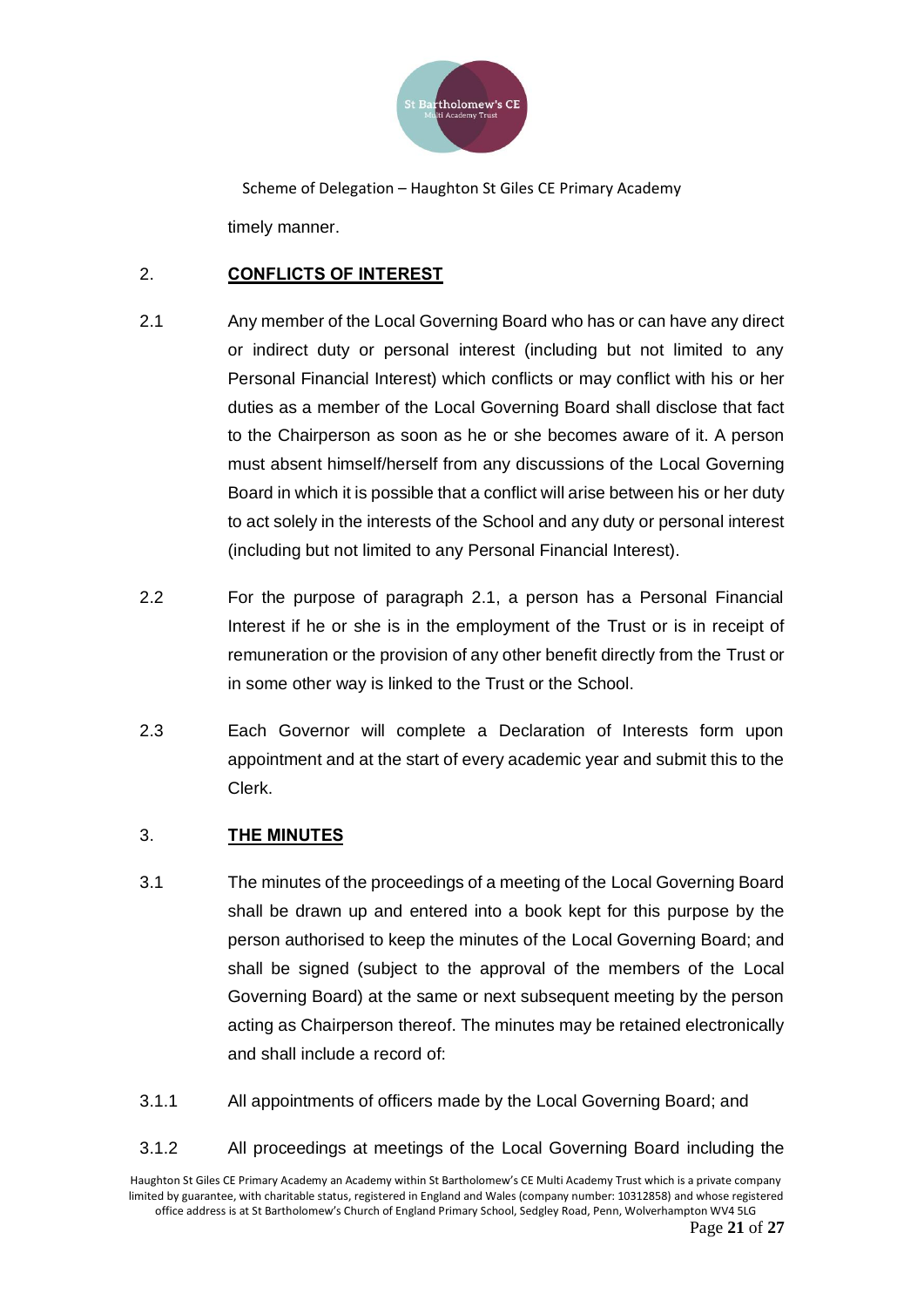

Scheme of Delegation – Haughton St Giles CE Primary Academy names of all persons present at each such meeting.

3.2 The Chairperson shall ensure that copies of minutes of all meetings of the Local Governing Board (and such of the subcommittees as the Directors shall from time to time notify) shall be provided to the Directors.

## 4. **DELEGATION**

Where any power or function of the Directors or the Local Governing Board is exercised by any subcommittee, any Director or member of the Local Governing Board, the Head Teacher or any other holder of an executive office, that person or subcommittee shall report to the Local Governing Board in respect of any action taken or decision made with respect to the exercise of that power or function at the meeting of the Local Governing Board immediately following the taking of the action or the making of the decision.

### 5. **MEETINGS OF THE LOCAL GOVERNING BOARD**

- 5.1 The Local Governing Board shall meet at least three times in every school year. Meetings of the Local Governing Board shall be convened by the clerk to the Local Governing Board. In exercising his or her functions under this Scheme the clerk shall comply with any direction:
- 5.1.1 given by the Directors;
- 5.1.2 given by the CEO; or
- 5.1.3 given by the Chairperson of the Local Governing Board, in so far as such direction is not inconsistent with any direction given as mentioned in clause 6.2.1 and 6.2.2 above;
- 5.2 Each member of the Local Governing Board shall be given at least seven clear days before the date of a meeting:
- 5.2.1 notice in writing (which can be via email or other means of electronic communication) thereof; and

Haughton St Giles CE Primary Academy an Academy within St Bartholomew's CE Multi Academy Trust which is a private company limited by guarantee, with charitable status, registered in England and Wales (company number: 10312858) and whose registered office address is at St Bartholomew's Church of England Primary School, Sedgley Road, Penn, Wolverhampton WV4 5LG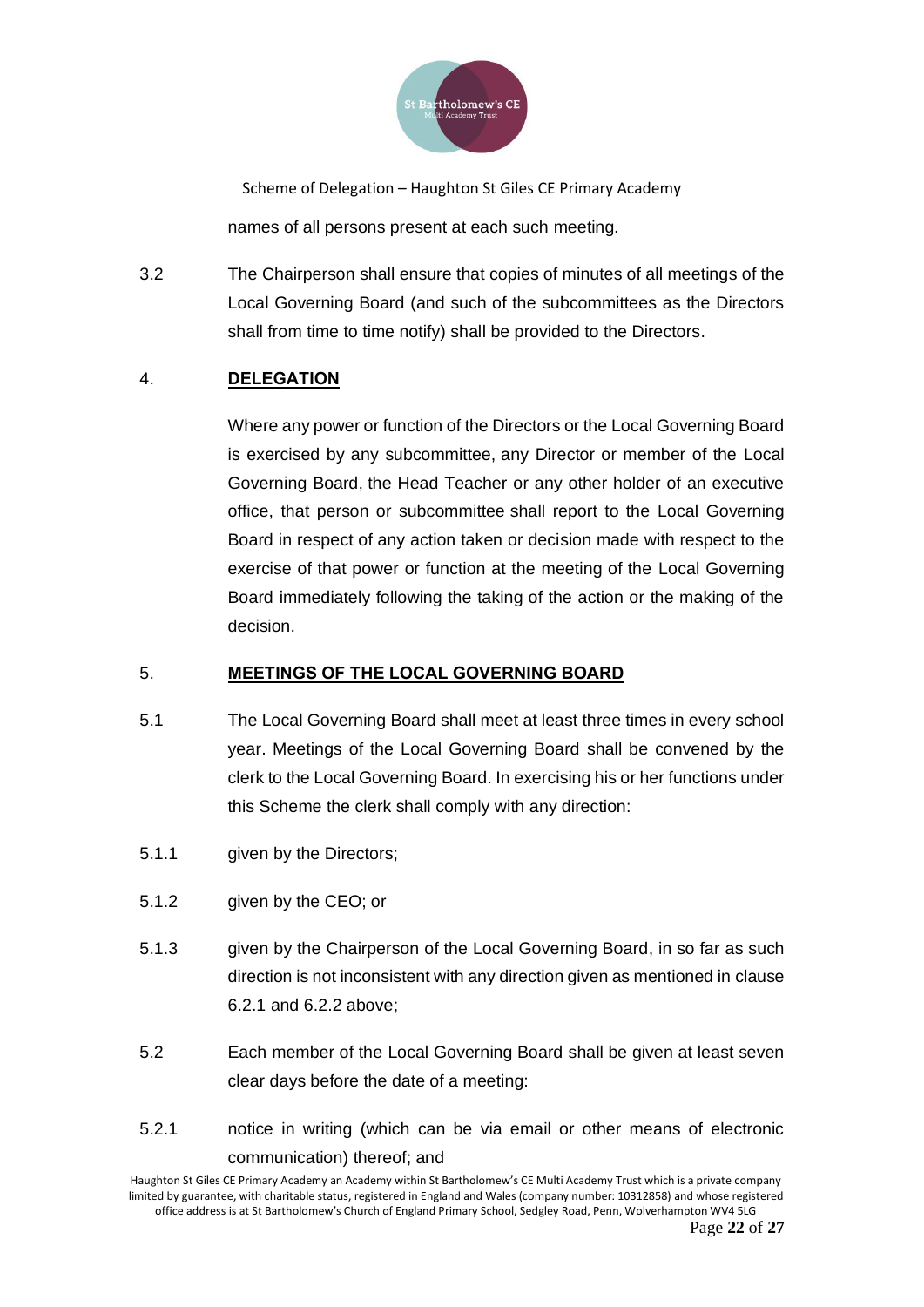

5.2.2 A copy of the agenda for the meeting,

provided that where the Chairperson so determines, on the ground that there are matters demanding urgent consideration, it shall be sufficient if the written notice of a meeting, and the copy of the agenda thereof are given within such shorter period as he or she directs.

- 5.3 The convening of a meeting and the proceedings conducted thereat shall not be invalidated by reason of any individual not having received written notice of the meeting or a copy of the agenda thereof.
- 5.4 A resolution to rescind or vary a resolution carried at a previous meeting of the Local Governing Board shall not be proposed at a meeting of the Local Governing Board unless the consideration of the rescission or variation of the previous resolution is a specific item of business on the agenda for that meeting.
- 5.5 A meeting of the Local Governing Board shall be terminated forthwith if:
- 5.5.1 the Governors so resolve; or
- 5.5.2 the number of members present ceases to constitute a quorum for a meeting of the Local Governing Board in accordance with clause 6.9 of this Schedule 2.
- 5.6 Where in accordance with clause 6.6 of this Schedule 2 a meeting is not held or is terminated before all the matters specified as items of business on the agenda for the meeting have been disposed of, a further meeting shall be convened by the clerk as soon as is reasonably practicable, but in any event within fourteen days of the date on which the meeting was originally to be held or was so terminated, unless the Chairperson (in discussion with the CEO) agrees that the matters which have not been discussed can be notified to Governors by another means, for example by email and/or via discussion at the next standard meeting.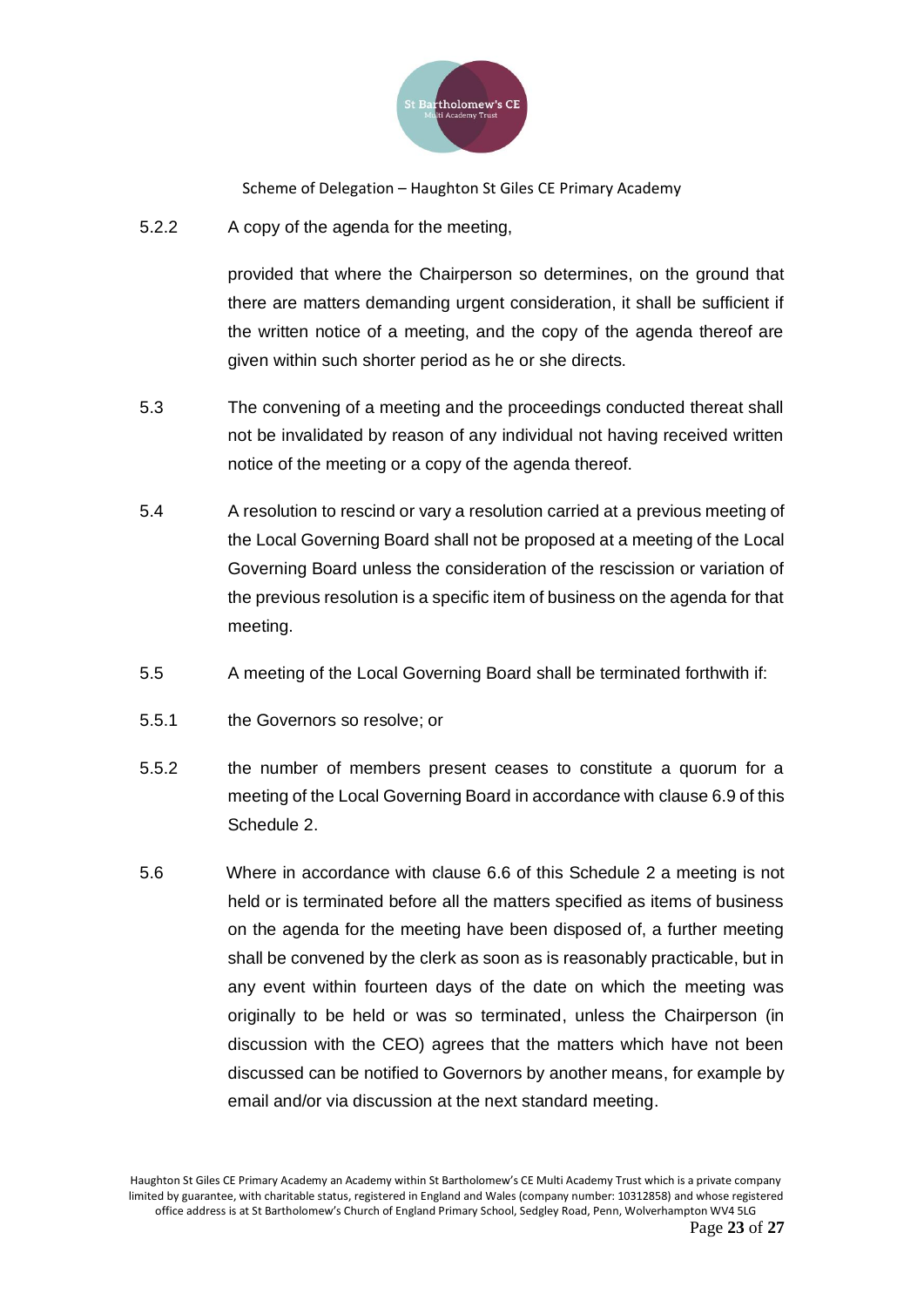

- 5.7 Where the Local Governing Board resolves in accordance with clause 6.7 of this Schedule 2 to adjourn a meeting before all the items of business on the agenda have been disposed of, the Local Governing Board shall before doing so determine the time and date at which a further meeting is to be held for the purposes of completing the consideration of those items, and they shall direct the clerk to convene a meeting accordingly if required (as determined by the Chairperson in discussion with the CEO).
- 5.8 The quorum for a meeting of the Local Governing Board, and any vote on any matter thereat, shall be any three of the members of the Local Governing Board, or, where greater, any one third (rounded up to a whole number) of the total number of persons holding office on the Local Governing Board at the date of the meeting.
- 5.9 The Local Governing Board may act notwithstanding any vacancies on its board, but, if the number of persons serving is less than the number fixed as the quorum, the continuing persons may act only for the purpose of filling vacancies or of calling a general meeting.
- 5.10 Subject to this Scheme, every question to be decided at a meeting of the Local Governing Board shall be determined by a majority of the votes of the persons present and entitled to vote on the question. Every member of the Local Governing Board shall have one vote.
- 5.11 Where there is an equal division of votes, the Chairperson of the meeting shall have a casting vote in addition to any other vote he may have.
- 5.12 The proceedings of the Local Governing Board shall not be invalidated by:
- 5.12.1 any vacancy on the board; or
- 5.12.2 any defect in the election, appointment or nomination of any person serving on the Local Governing Board.
- 5.13 A resolution in writing, signed by all the persons entitled to receive notice of a meeting of the Local Governing Board or of a subcommittee of the

Haughton St Giles CE Primary Academy an Academy within St Bartholomew's CE Multi Academy Trust which is a private company limited by guarantee, with charitable status, registered in England and Wales (company number: 10312858) and whose registered office address is at St Bartholomew's Church of England Primary School, Sedgley Road, Penn, Wolverhampton WV4 5LG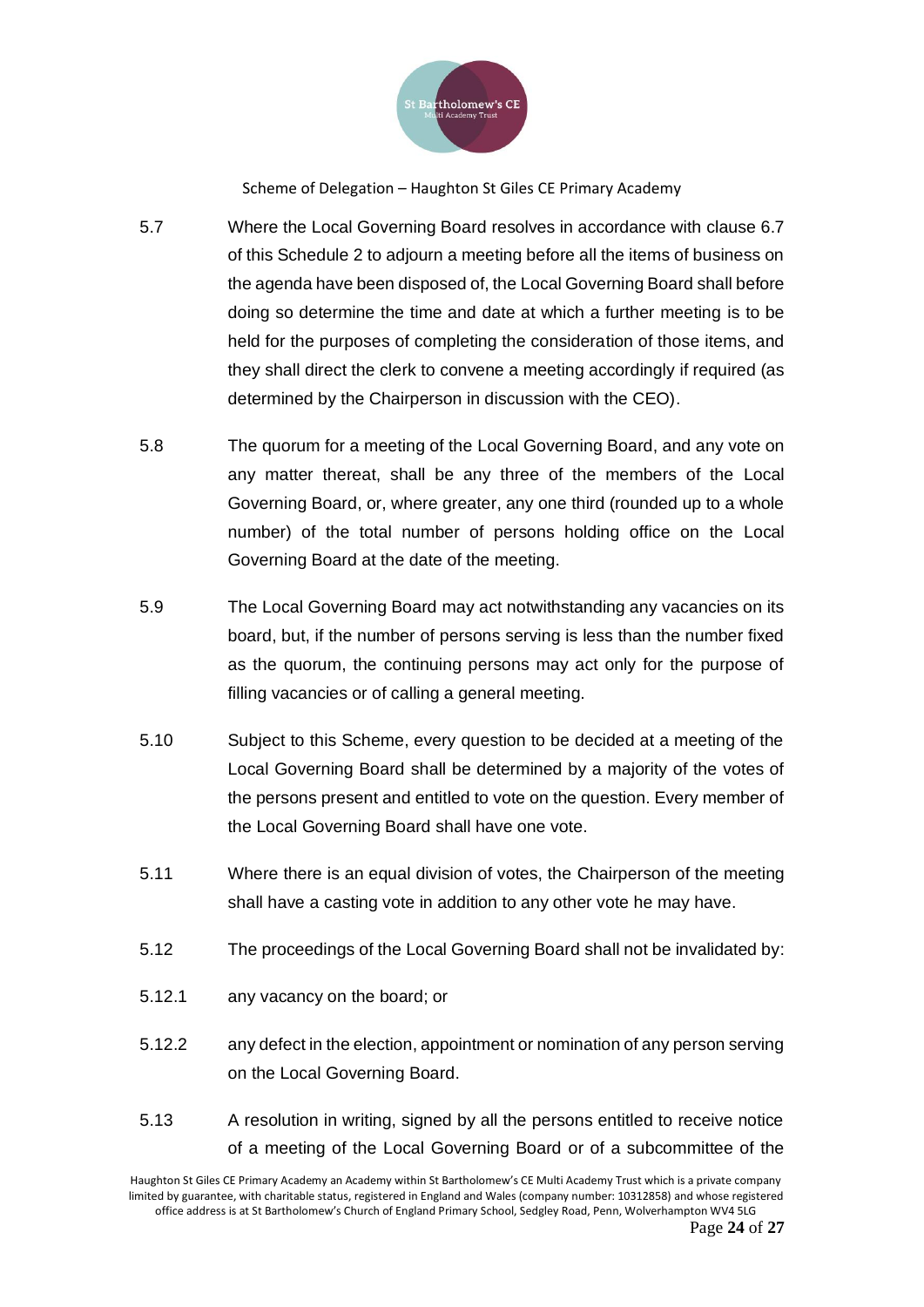

Local Governing Board, shall be valid and effective as if it had been passed at a meeting of the Local Governing Board or (as the case may be) a subcommittee of the Local Governing Board duly convened and held. Such a resolution may consist of several documents in the same form, each signed by one or more of the members of the Local Governing Board and may include an electronic communication by or on behalf of the Local Governing Board indicating his or her agreement to the form of resolution providing that the member has previously notified the Local Governing Board in writing of the email address or addresses which the member will use.

- 5.14 Subject to clause 6.16 below, the Local Governing Board shall ensure that a copy of:
- 5.14.1 the agenda for every meeting of the Local Governing Board;
- 5.14.2 the signed minutes of every such meeting; and
- 5.14.3 any report, document or other paper considered at any such meeting subject to any applicable confidentiality laws,

are, as soon as is reasonably practicable, made available at the School to persons wishing to inspect them.

- 5.15 There may be excluded from any item required to be made available in pursuance of clause 6.15 above, any material relating to:
- 5.15.1 a named teacher or other person employed, or proposed to be employed, at the School;
- 5.15.2 a named pupil at, or candidate for admission to, the School; and
- 5.15.3 any matter which, by reason of its nature, the Local Governing Board is satisfied should remain confidential.
- 5.16 Any member of the Local Governing Board shall be able to participate in meetings of the Local Governing Board by telephone or video conference

Haughton St Giles CE Primary Academy an Academy within St Bartholomew's CE Multi Academy Trust which is a private company limited by guarantee, with charitable status, registered in England and Wales (company number: 10312858) and whose registered office address is at St Bartholomew's Church of England Primary School, Sedgley Road, Penn, Wolverhampton WV4 5LG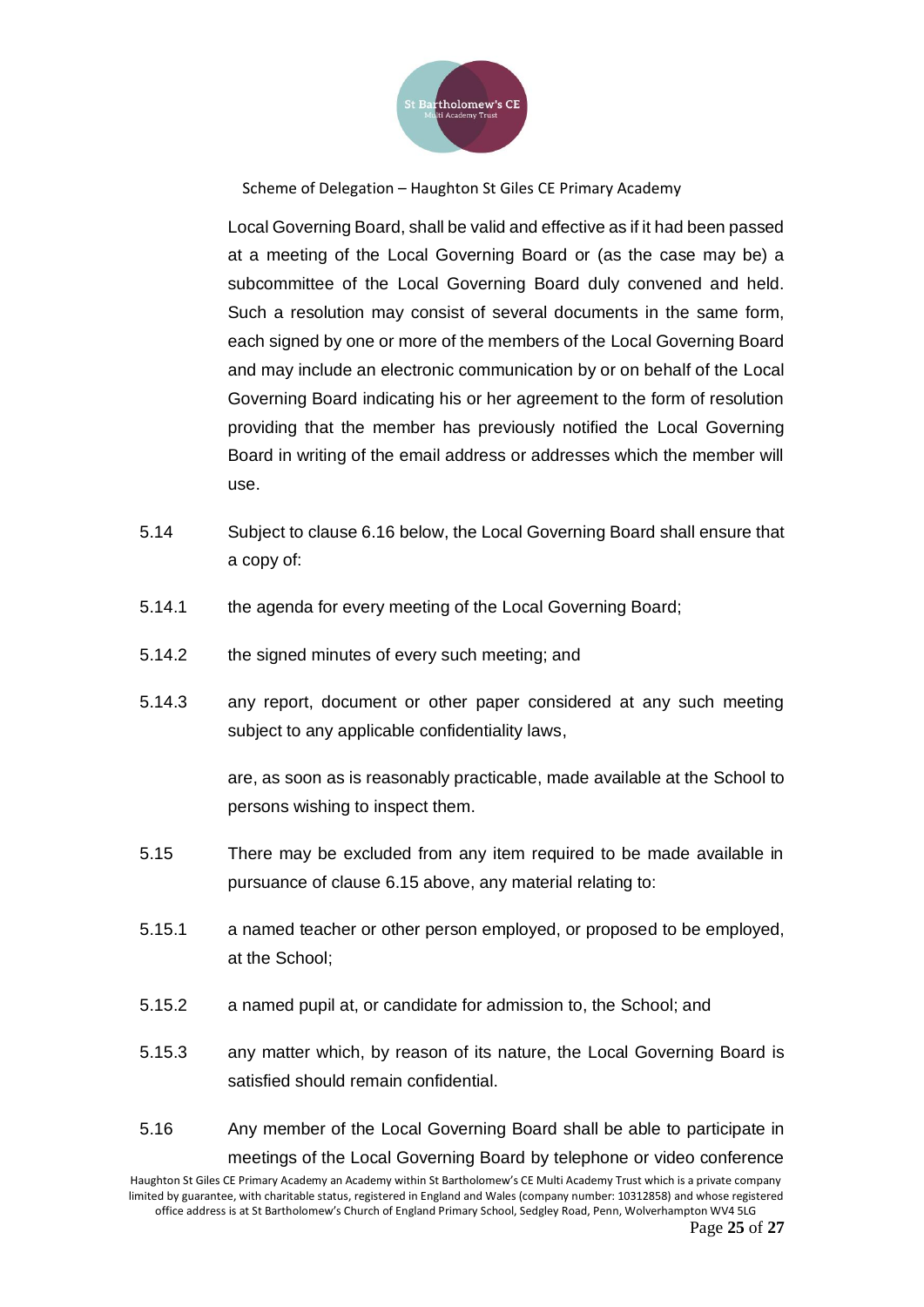

Scheme of Delegation – Haughton St Giles CE Primary Academy provided that:

- 5.16.1 he or she has given notice of his or her intention to do so detailing the telephone number on which he can be reached and/or appropriate details of the video conference suite from which he shall be taking part at the time of the meeting at least 48 hours before the meeting;
- 5.16.2 the Local Governing Board has access to the appropriate equipment; and
- 5.16.3 if after all reasonable efforts it does not prove possible for the person to participate by telephone or video conference the meeting may still proceed with its business provided it is otherwise quorate.

### 6. **INDEMNITY**

Subject to the provisions of the Companies Act 2006, every Governor or other officer or auditor of the Trust acting in relation to the School shall be indemnified out of the assets of the Trust against any liability incurred by him in that capacity in defending any proceedings, whether civil or criminal, in which judgment is given in his or her favour or in which he or she is acquitted or in connection with any application in which relief is granted to him or her by the court from liability for negligence, default, breach of duty or breach of trust in relation to the affairs of the Trust.